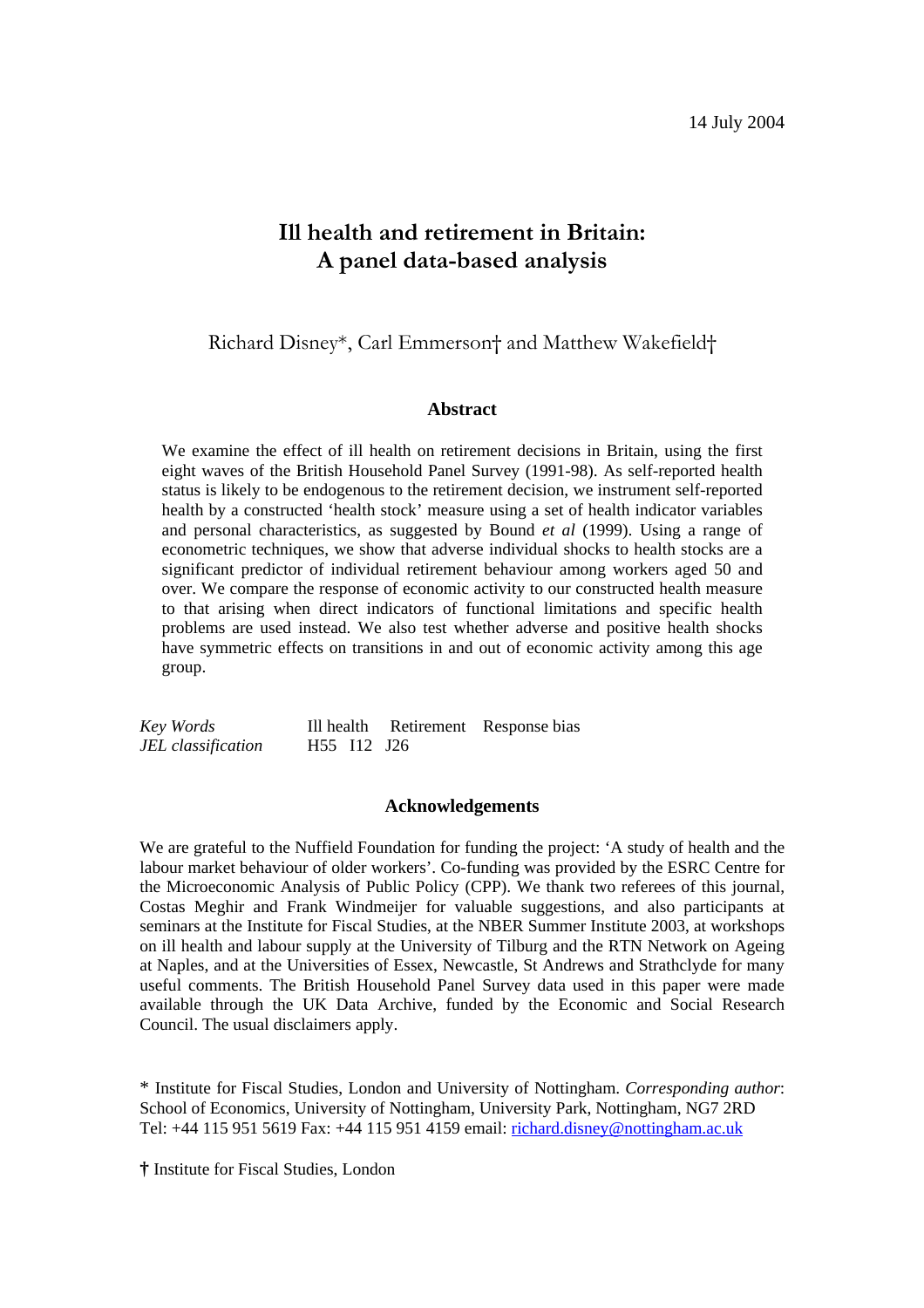# **Ill health and retirement in Britain: A panel data-based analysis**

## **1. Introduction**

The number of people on disability benefits more than doubled between the late 1970s and the end of the 1990s in the UK. Throughout this period around half of claimants were aged between 50 and the state pension age. The substantial growth in claimants aged 50 and over is shown in figure 1. 'Ill health' is a major reason for retirement among British men, especially for men without access to an occupational pension (Tanner, 1998, Table 7). Indeed 'own ill health' is the most commonly cited reason for retirement among both men and women in the early 1990s (Disney, Grundy and Johnson, 1997, Table 2.19). Similar trends have been observed in other countries such as the Netherlands and the United States (Bound and Burkhauser, 1999).

# *Figure 1 here*

At any point in time there is a strong correlation between observing a person not working and their self-reported overall poor health status, but this may give a misleading impression of the impact of health state on *retirement*. First, individuals who are inactive often have an incentive, for self-esteem if nothing else, to report worse-than-actual health. Second, differences in reported self-assessed health are large, even for individuals in identical labour market states – individual heterogeneity is important. Third, individuals with permanent and very poor health may *never* have worked, so they cannot be observed 'retiring'. Fourth, ill-health may impact on other labour market attributes of the worker (for example, the wage they earn – see Meghir and Whitehouse, 1997) which implies that there are both income and substitution effects on labour supply arising from shocks to the worker's health status. Finally, the health stock may be endogenous to the labour market state of the individual (Kerkhofs, Lindeboom and Theeuwes, 1999).

The potential measurement error and endogeneity of self-reported health status has led some economists to reject the use of such general measures in retirement models completely (such as Myers, 1982) even though they have been, and continue to be, commonly used in this field for want of better measures.<sup>1</sup> A further problem, in the UK at least, is that for those individuals with no private pension rights, disability benefits are the only 'route' into early retirement through the social security programme since the social security pension cannot be received before the state pension age (currently 65 for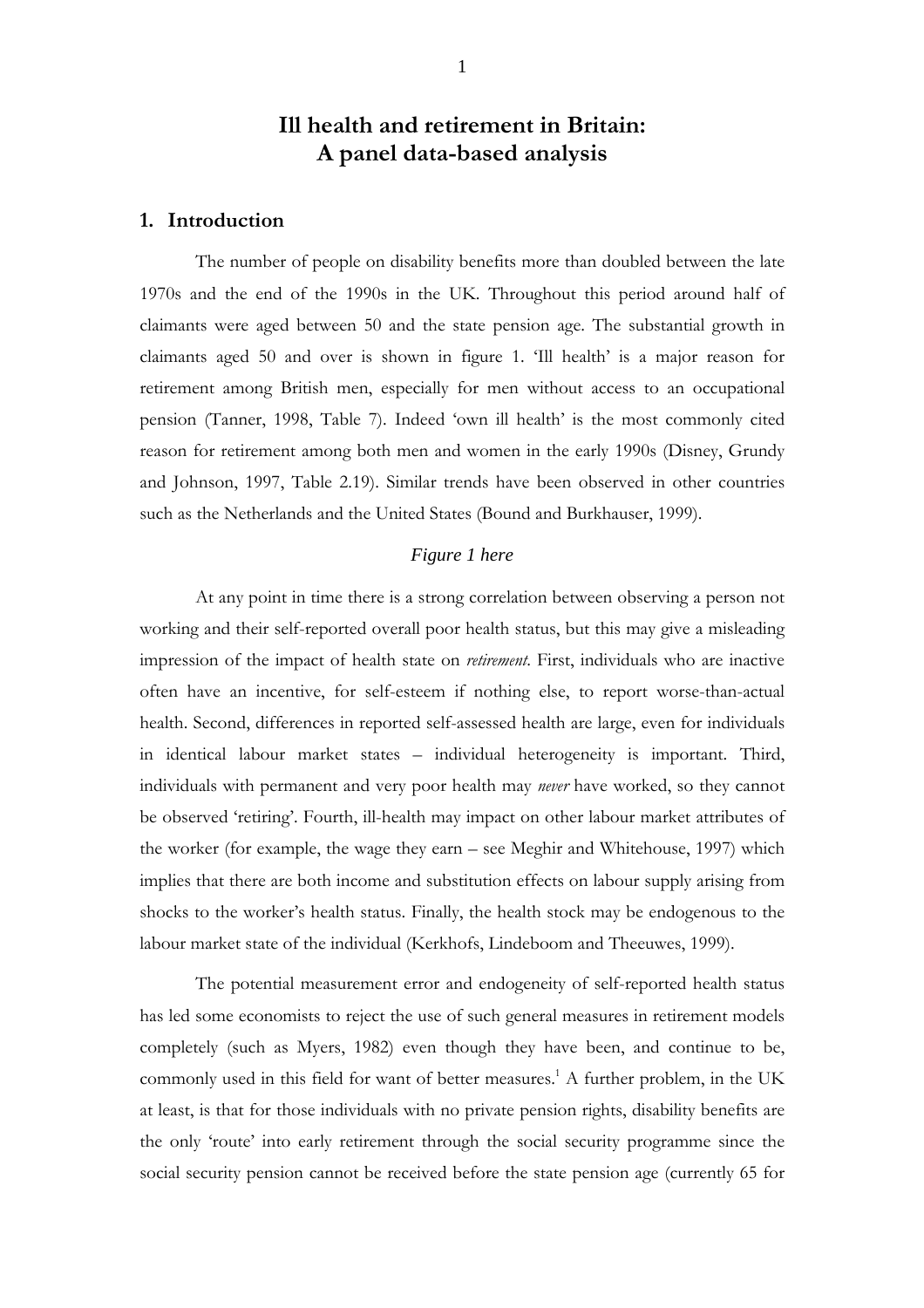men and 60 for women). Consequently, there is an inducement for early retirees to utilise the ill-health route and their self-assessed health status will correlate with preferences for early retirement (Blundell and Johnson, 1998).<sup>2</sup>

For the researcher interested in the link between ill health and retirement, one obvious strategy is to substitute more objective measures of ill health (if available) for self-reported health status in the model 'explaining' retirement.<sup>3</sup> Some studies have argued for the intrinsic superiority of this approach, since it eliminates the errors-invariables and biases arising from the subjective health measure (many such studies are cited in Quinn, Burkhauser and Myers, 1990). But as Bound (1991) points out, we cannot be sure that such proxies are any better predictors of (in)activity than self-reported health status, as the researcher thereby assumes some link between work status and these other health measures.<sup>4</sup> Such a strategy does not eliminate the errors-in-variables problem but replaces it with a similar problem on a proxy variable, and may thereby lose any additional information on the 'true' association between health and behaviour that might be intrinsic to the self-reported 'subjective' measure.<sup>5</sup>

Another pertinent suggestion, explored by Anderson, Burkhauser and Quinn (1986) and Bound, Schoenbaum, Stinebrickner and Waidmann (1999) (hereafter Bound *et al*) is that *changes* in labour market status e.g. 'retirement' (whether permanent or temporary) should be associated with 'shocks' to the individual's underlying 'health stock'. Bound *et al*'s strategy is to construct a latent health stock or index of health for each individual as a function of personal characteristics and health indicators. This constructed variable is used to instrument self-reported health in a panel data model of economic activity in order to explore the relationship between time variations in health and changes in work status (see also Stern, 1989).<sup>6</sup> Modelling health 'shocks', it can be argued, eliminates any person-specific association between characteristics and labour market outcomes (such as fixed preferences for work, or longstanding disability), whilst proxying self-reported health status by time-varying health and personal characteristics should ameliorate any reporting bias in the former.

This paper follows the general strategy suggested by these authors. It exploits the panel element of the data set to construct individual 'health stocks', and uses time variation in these 'stocks' as an explanatory variable in reduced form models of labour market (in)activity amongst a sample of older people in Britain.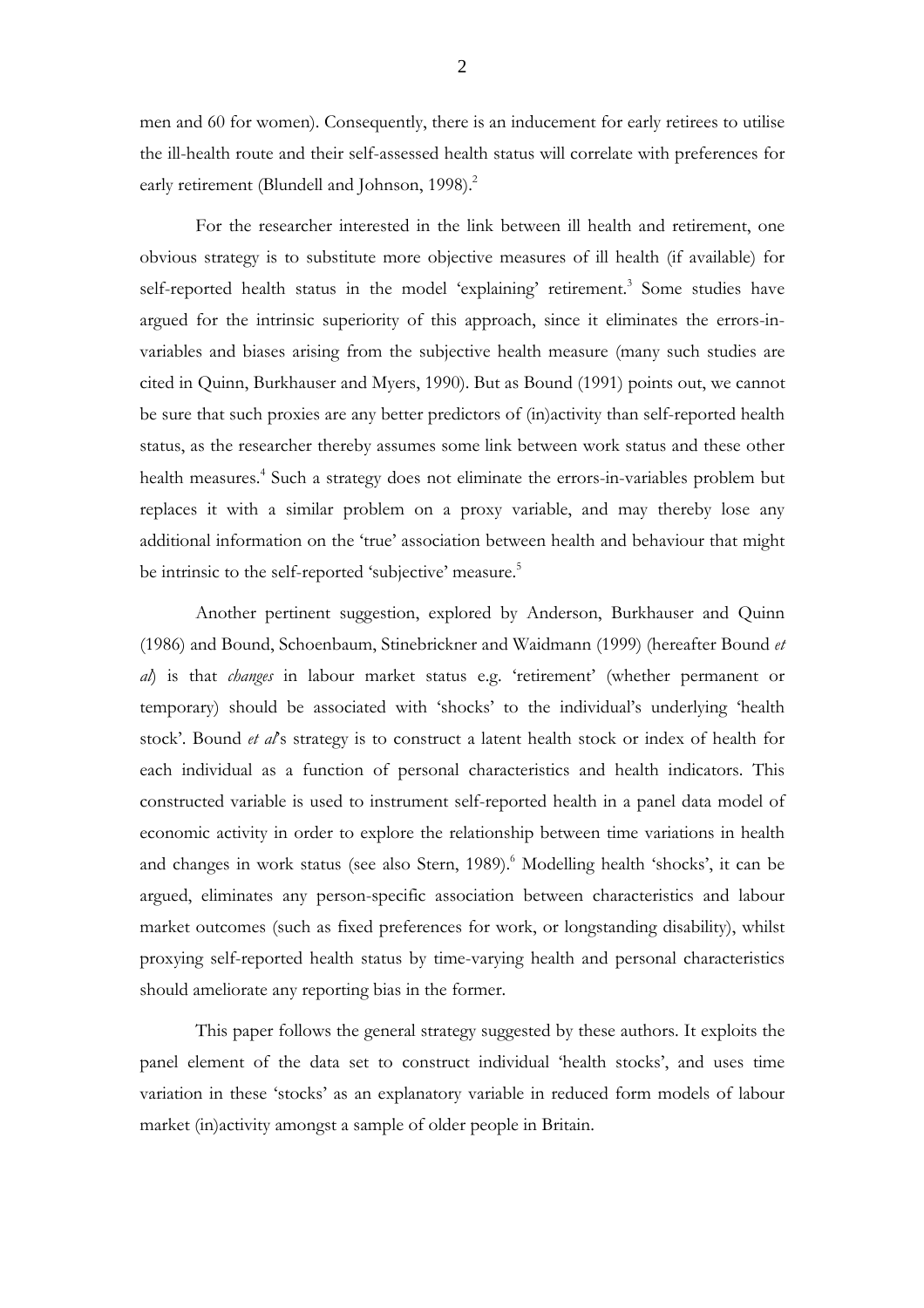Two econometric approaches are used. In the first, linear and non-linear fixed effects estimators are used to examine the impacts of individual health 'shocks' on the economic activity rates of individuals aged between 50 and state pension age. The subjective health question invites the respondent to compare their health to that of people of a similar age, so this approach pins down the association between transitions in and out of paid work and current variations in relative health and allows for respondent heterogeneity. The second approach uses the same data and constructed variables but estimates a hazard function with non-parametric duration dependence. The hazard incorporates lagged and current health, and parameterised individual heterogeneity. Relative to the fixed effects model, such a specification has a more intuitive interpretation as a retirement model and permits greater flexibility both in examining the dynamic impact of health status on retirement and in examining whether the impact of health on movements in and out of the labour market differs according to current work status. These advantages come at the cost of imposing restrictions on the structure of individual heterogeneity, which could be important in this context (see section 3.2).

Whichever approach is used, we find robust evidence that individual health deteriorations lead to a greater likelihood of transitions into economic inactivity later in the working life. Two questions arise from this finding. First, does this two-step procedure do better than, for example, simply augmenting the reduced form retirement equation with individual indicators of 'objective' health limitations and difficulties? We therefore also show that the predictive power of (linear) combinations of objective health limitations in explaining ill health retirement is limited relative to our chosen method of constructing an individual time-varying health stock.

Second, are relative individual health *improvements* associated with a greater likelihood of reverse transitions out of economic inactivity? The fixed effect models do not differentiate between types of state transitions, although symmetry of behavioural responses to positive and negative 'shocks' to health can be tested. In contrast, in the baseline hazard specifications, we utilise the last reported exit from economic activity (if observed) during the period as the indicator of 'retirement'. To examine symmetry of activity responses, we then utilise *all* transitions between economic activity and inactivity as in the fixed effect model. We show some evidence of symmetric response: that is, the probabilities of individual transitions from economic activity to inactivity are strongly associated with deteriorations in relative health status and that the reverse transition is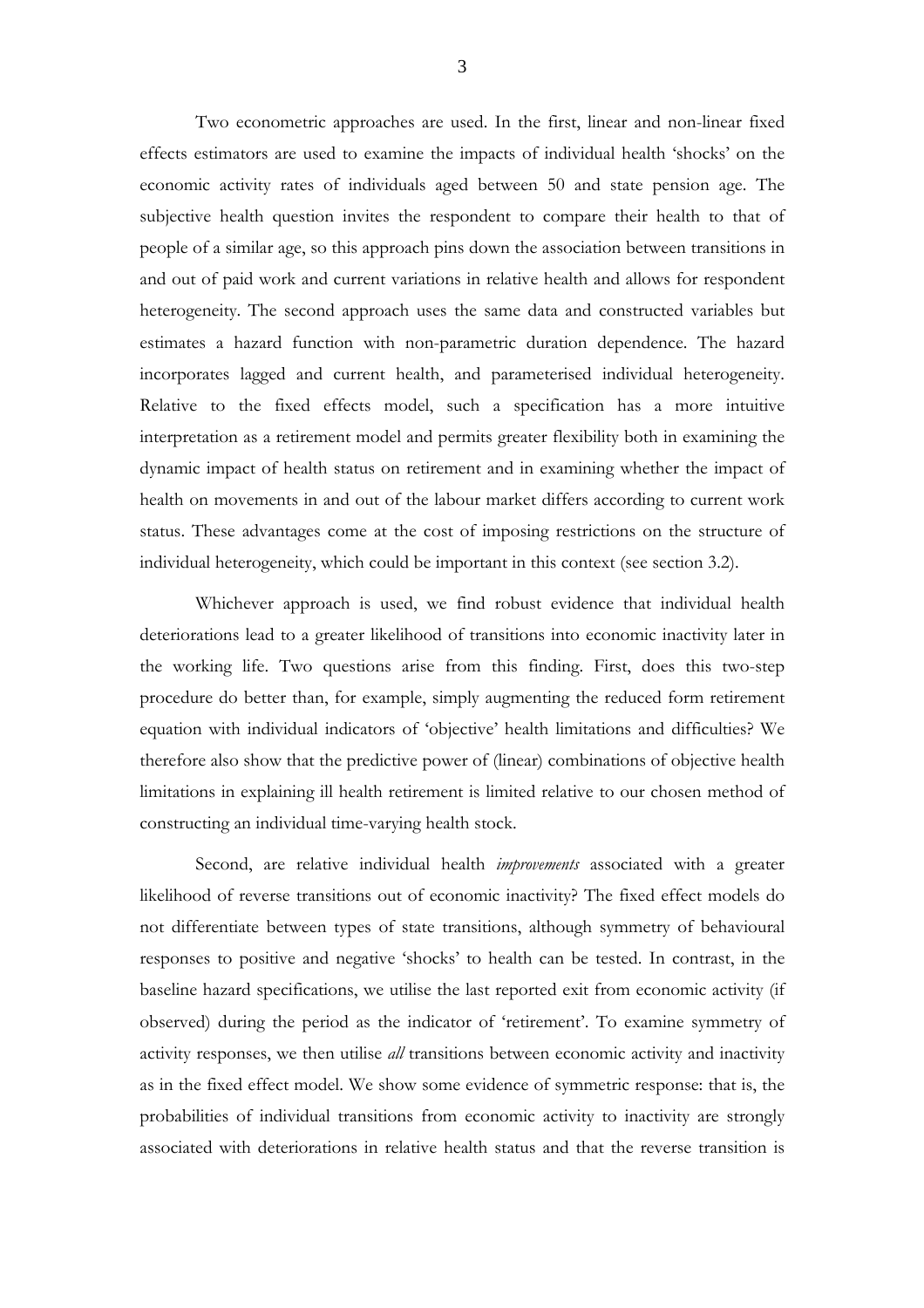observed with relative improvements in health status. We do not, in this paper, explore the 'feedback' of labour market activity or inactivity on the evolving health stock.

In summary, our range of methods and tests suggests that this method of modelling ill health and economic (in)activity is reasonably robust. We also attempted to test whether the UK's 1995 disability benefit reform, which tightened some eligibility conditions and cut real disability benefits, had any impact on the link between workrelated disability and economic inactivity. We find no evidence of any impact in the data. This may of course be the 'true' answer<sup>7</sup>, but it may simply be that our 'test' is inappropriate in part because we only observe receipt and not applications for disability benefits. These results are not discussed further here (see Disney, Emmerson and Wakefield, 2003 for further discussion of this issue).

The structure of the paper is as follows. Section 2 describes the construction of our health stock variable. Section 3 uses this variable as an instrument for health status in reduced form labour market models. Section 4 describes our sensitivity analysis to asymmetries in the health-economic activity relationship and to alternative health measures. Section 5 concludes.

#### **2. Modelling the individual's health stock**

#### *2.1 Data and modelling issues*

To construct an individual's underlying 'health stock', we follow Bound *et al* (1999) in assuming that the i<sup>th</sup> individual's health at time  $t$  is determined by a linear combination of exogenous personal characteristics (such as age and education)  $x_{ip}$  a vector of detailed personal health indicators (such as functional limitations)  $z_{it}$  and unobservables  $v_i$  uncorrelated with  $x_i$  and  $z_i$ . We allow the impact of these characteristics to vary over time. Denote this (unobserved) health state as  $\eta_{ir}$  So:

$$
\eta_{it} = x_{it}' \beta_t + z_{it}' \gamma_t + \upsilon_{it} \tag{1}
$$

Although this health state is not observed, a self-reported health status is observed in our data, as a categorical variable with five 'states': ranging from 'excellent' to 'very poor' (the exact form of the question is discussed below). Denote this categorical variable as  $h_{ir}$ . The latent counterpart to  $h_{ir}$ , which is denoted by  $h_{ir}^*$  is a simple function of  $\eta_i$  and a term reflecting reporting error: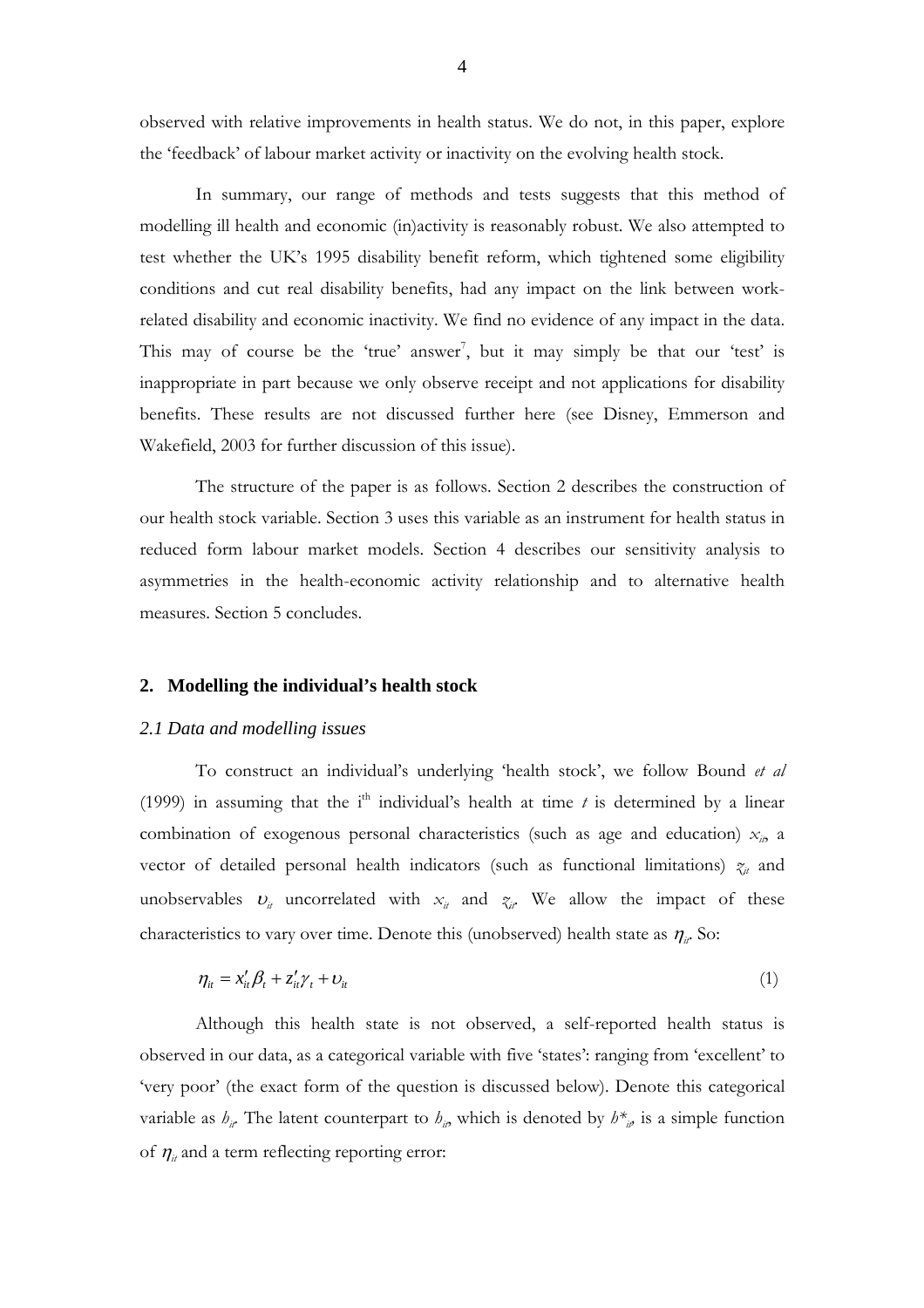$$
h^*_{it} = \eta_{it} + \varepsilon_{it} \tag{2}
$$

Crucially, we assume that  $\varepsilon$ <sub>*it*</sub> is uncorrelated with  $v$ <sub>*it*</sub>. Reporting error may well be correlated with the state in which the individual is located. By using this instrumental variable-type procedure, we are assuming that the errors are uncorrelated with those arising when reporting specific health limitations. Thus we write:

$$
h^*_{it} = x'_{it} \beta_t + z'_{it} \gamma_t + [v_{it} + \varepsilon_{it}]
$$
  
\n
$$
h^*_{it} = x'_{it} \beta_t + z'_{it} \gamma_t + u_{it}
$$
\n(3)

Assuming that  $u_{ii}$  is normally distributed, equation (3) can be estimated as an ordered probit.

 To reiterate, this time varying individual 'health stock' is constructed to strip the health term in the labour force participation equation of possible subjectivity and endogeneity in individual response to general health-related questions. Using selfreported health status,  $h_{ip}$  as a proxy for  $\eta_i$  directly will be biased if the reporting error term in equation (2) is correlated with terms in the labour force participation equation that we estimate in the next section. This assumption cannot be tested directly but we assume that it is likely to be the case. In addition, simply entering the  $\zeta_i$  vector in equation (1) directly into a labour force participation equation will likely induce errors-invariables biases, because more specific health factors, even if accurately reported, may not perfectly predict current capacity to work.<sup>8</sup> The explanatory power of entering these specific health measures directly is tested directly, at least for fairly simple (linear) specifications. Using the latent variable model in equation (3), Bound *et al* (1999) argue, is a standard measure of dealing with these problems, by using a proxy with error to instrument an endogenous and error-ridden variable such as *h\** (see also Griliches, 1974).

The data used in the analysis are drawn from the first eight waves of the British Household Panel Survey (BHPS), 1991-98.<sup>9</sup> This survey is a representative sample of the population of England, Wales and Scotland (south of the Caledonian Canal). Since we are interested in retirement behaviour we use a subsample of people aged 50 to 64 in 1991 who are removed from our panel when they reach the state pension age (65 for men and 60 for women).10 We use transitions between observed economic activity and inactivity as our measurement of 'retirement' with, for the present, the last observed transition into inactivity (if any) defined as retirement.<sup>11</sup> This selection by age, coupled with the requirement that we observe certain variables (particularly work status and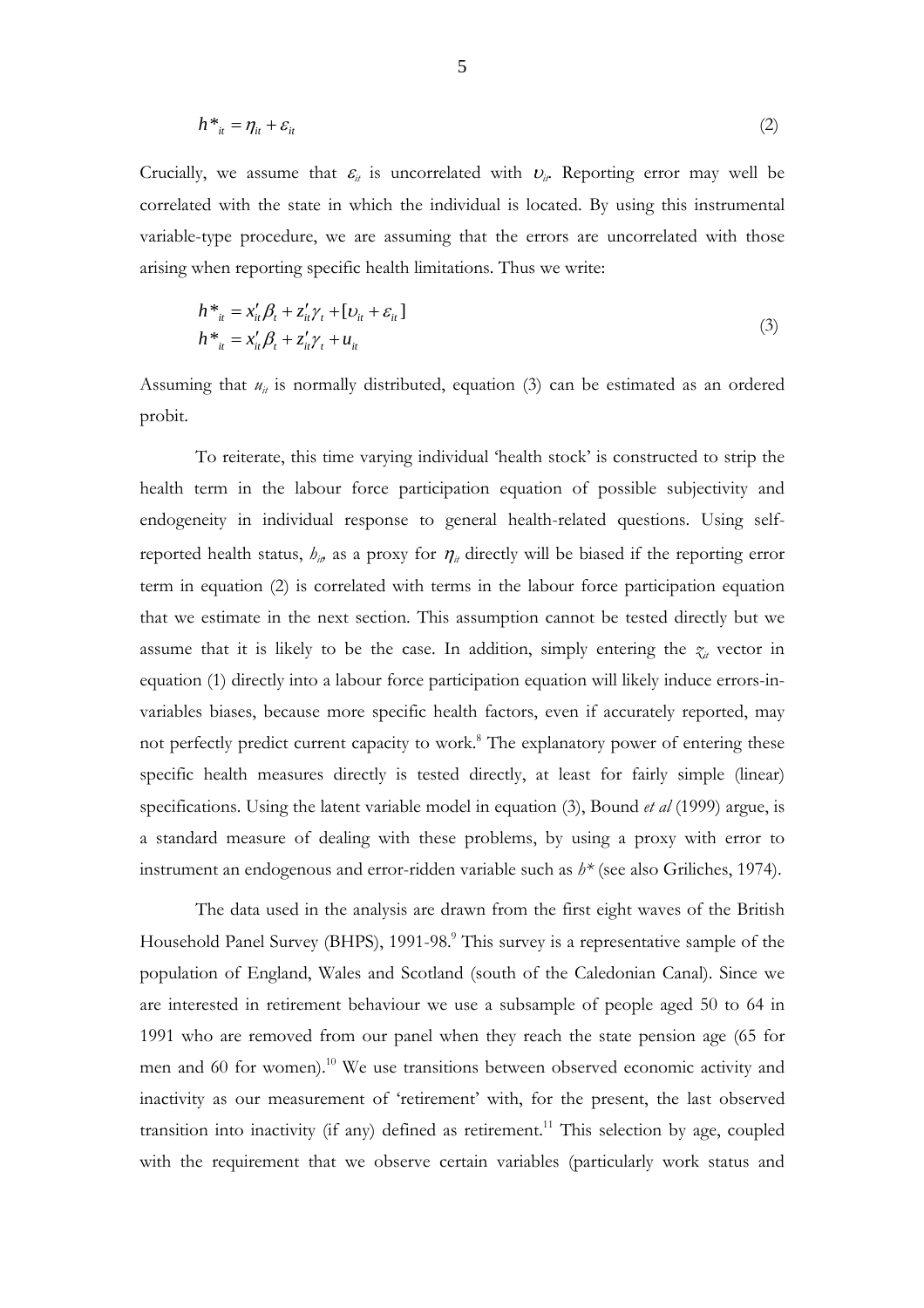health) leaves us with a sample of 1,440 individuals in 1991, reduced (largely by the upper age cut-off) to 478 by 1998.

One advantage of using this data is that it is a panel that allows us to track individuals over a relatively long period of time: our eight year panel is significantly longer than that available to Bound *et al* (1999), for example. The BHPS also records a rich set of characteristics for individuals in the sample. In what follows we use data on educational achievement, family composition, region of residence and a derived variable on housing wealth,<sup>12</sup> as the components of the  $x_i$  vector, and the many measures of individual health that are contained in the survey as the components of the  $\chi$ <sub>it</sub> vector.

These measures of individual health status in the  $z_{it}$  vector in equation (1) come in two coded sets of indicators: the first reporting whether or not individuals say that they have certain health problems and difficulties and the second recording whether or not individuals feel that their health limits their ability to perform certain daily activities. The exact questions are described in Appendix 2. The health problems and difficulties that individuals are asked about are: problems with arms, legs, hands, feet, back or neck; difficulty seeing; difficulty hearing; skin conditions and allergies; chest or breathing problems including asthma and bronchitis; heart problems and blood pressure or circulation problems; stomach, liver, kidney or digestive problems; diabetes; anxiety, depression or bad nerves; alcohol or drug related problems; epilepsy; migraine or frequent headaches; other health problems. After being asked "does your health limit your daily activities compared to most people of your age?" the specific activities that BHPS respondents are asked about are: doing the housework; climbing stairs; dressing oneself; walking for at least ten minutes.<sup>13</sup>

These specific indicators of health are used to cleanse the more subjective general assessment of health of response patterns that, we argued, might be state dependent and subject to other biases. This self-reported general health measure  $h_{it}$  is a response to the question: "Please think back over the last 12 months about how your health has been. *Compared to other people of your own age*, would you say that your health on the whole has been: excellent; good; fair; poor; very poor; don't know" (our italics).<sup>14</sup>

It is noteworthy that this self-reported health status derives from a question that specifically asks respondents to compare their own health to that of other people of their own age. One interpretation of responses to this question is that they should *not* pick up the likely average decline in health status as the panel of respondents ages: the cumulative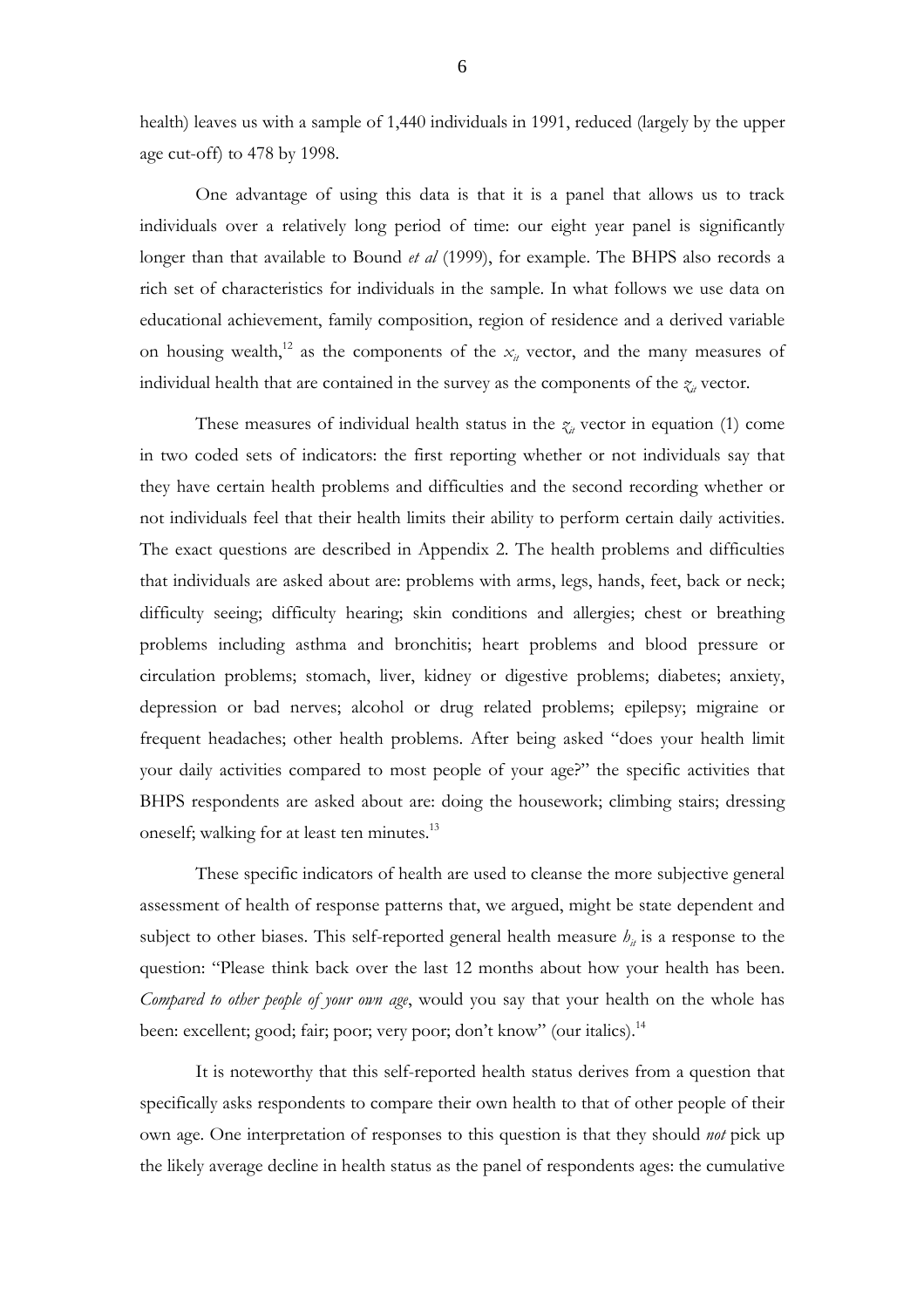effect on retirement decisions of the general deterioration of the health of the cohort with age should be identified elsewhere in the model, primarily by the age terms. Notwithstanding the nature of the health question, however, there does seem to be a general decline in self-assessed health relative to the cohort. This is seen from year-onyear comparisons of the data. The overall effect can be seen by comparing the first and last years of data, presented in Table 1, where we differentiate between the whole sample in each year, and those who were present in both years:<sup>15</sup>

# *Table 1 here*

This, of course, provides another reason for being cautious about simply using the self-reported overall health measure in an analysis of economic (in)activity. The average decline in self-reported health relative to the cohort may arise from a change in self-perception, or a change in the comparison group implicitly used by the respondent (who may be, for example, assessing only those people of similar ages who are still economically active – although our sample includes both the active and the inactive). By using our IV-type approach in conjunction with statistical procedures that allow for sample heterogeneity and individual state dependence, we would argue that this potential problem of interpretation is considerably reduced.

### *2.2 Estimation*

We now estimate the model for the latent 'health stock'. Using as the dependent variable the categorical variable described above, Table 2 depicts the ordered probit underlying equation (3) for 1991.

# *Table 2 here*

Looking at the sample characteristics, the first column of the table reveals that there are more men than women in the sample. This is because we impose an upper age limit of the state pension age, which is lower for women. Over four fifths of respondents are in a couple rather than single. Most of the sample are owner occupiers, 37% own outright and mean housing equity across the whole sample is just over  $\dot{\gamma}$  54,000. Almost half of the sample has no educational qualifications, although there is wide variation in achieved qualifications. Significant proportions of the sample report having difficulties or health problems, notably with arms/legs/hands, lung or heart problems.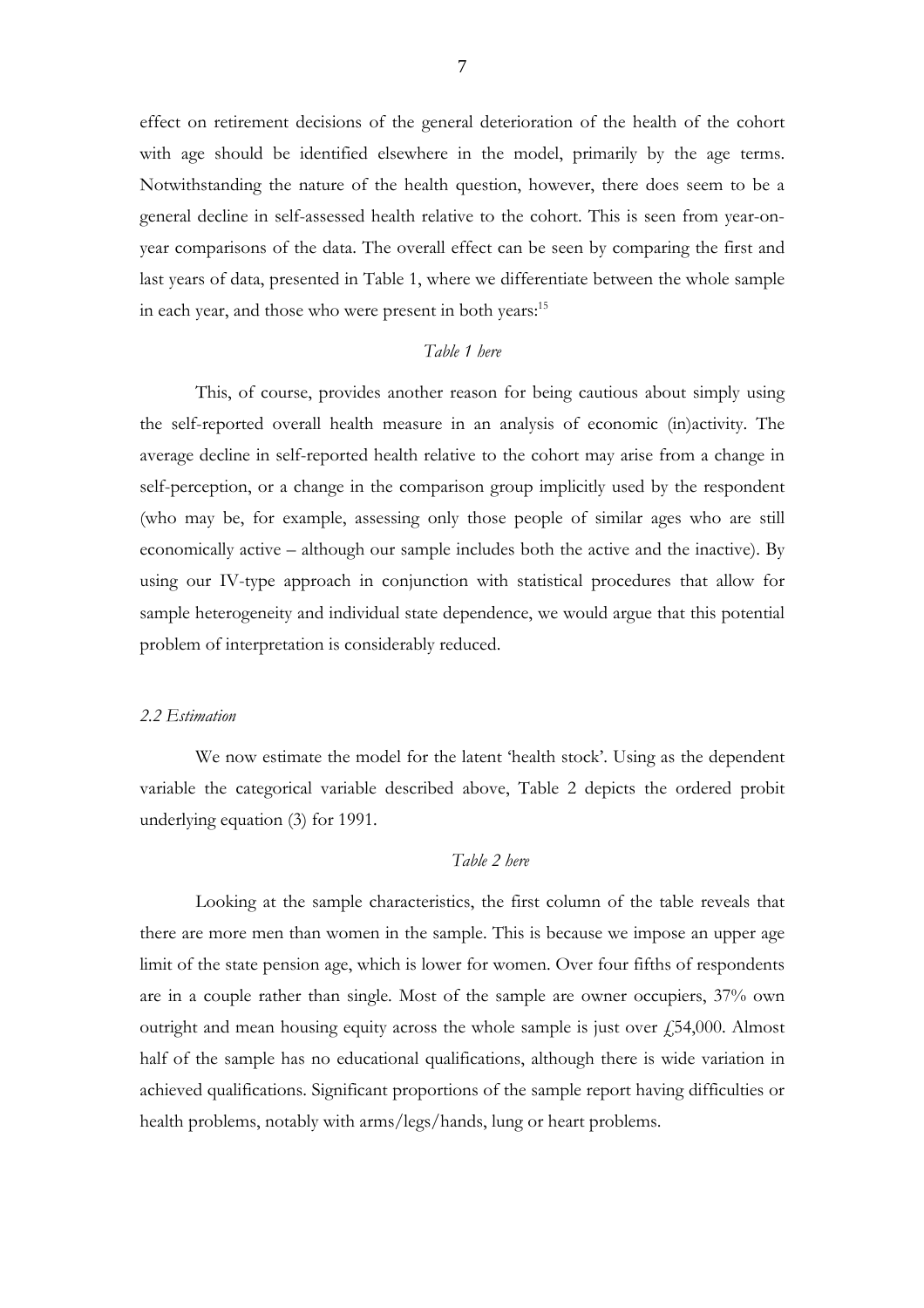Examining the parameter estimates, few personal characteristics, other than those related to health, are significant in explaining self-assessed health. Individuals in a couple and with higher housing equity are likely to report 'better' categorical health status. The education variables are jointly significant with more highly educated people in general reporting better health. The regional dummies are jointly insignificant in explaining selfreported health status, although previous studies of the incidence of disability benefit receipt (such as Disney and Webb, 1991) show strong regional disparities, suggesting that regional labour market differences might be important in explaining economic inactivity. However there is regional variation in health, which it turns out is being picked up by the inclusion of specific health variables as the regional dummies are jointly statistically significant if the health variables are excluded from the set of regressors.

In contrast to personal characteristics, and as expected, many of the health measures are individually significant at the one or five percent levels, and tests of joint significance show that the measures of functional limitations are very significant when considered together, as are the variables recording health conditions and problems. Among these variables only 'climbing stairs' and 'hearing difficulties' have an insignificant impact on self-reported health status.

It is would be desirable to provide some interpretation of the coefficients as 'marginal effects'. But it is well known that it is difficult to interpret the coefficients in an ordered discrete choice model like this ordered probit in this way.16 A positive coefficient unambiguously means that an increase in the variable concerned will decrease the probability with which an individual is predicted to be in the lowest health category (very poor) and increase the probability with which they are predicted to be in excellent health, and *vice versa*. So the negative sign on coefficients on all of the health variables (with the one exception of 'hearing difficulties') are as we would expect. To get a feel for parameter estimates: if we take a representative individual who has the average (mean) values for characteristics measured by continuous variables and is assigned values of the dummy variable characteristics that are the most common in the data, then the predicted probability of being in excellent health if the person has no chest or breathing problems is 0.35. If they have chest problems it is only 0.10.

The predicted values of the index for each individual from this equation constitute the basis of the individual 'health stocks' in 1991. We normalise these to give the 'health stock' as an absolute deviation of the individual's health index from the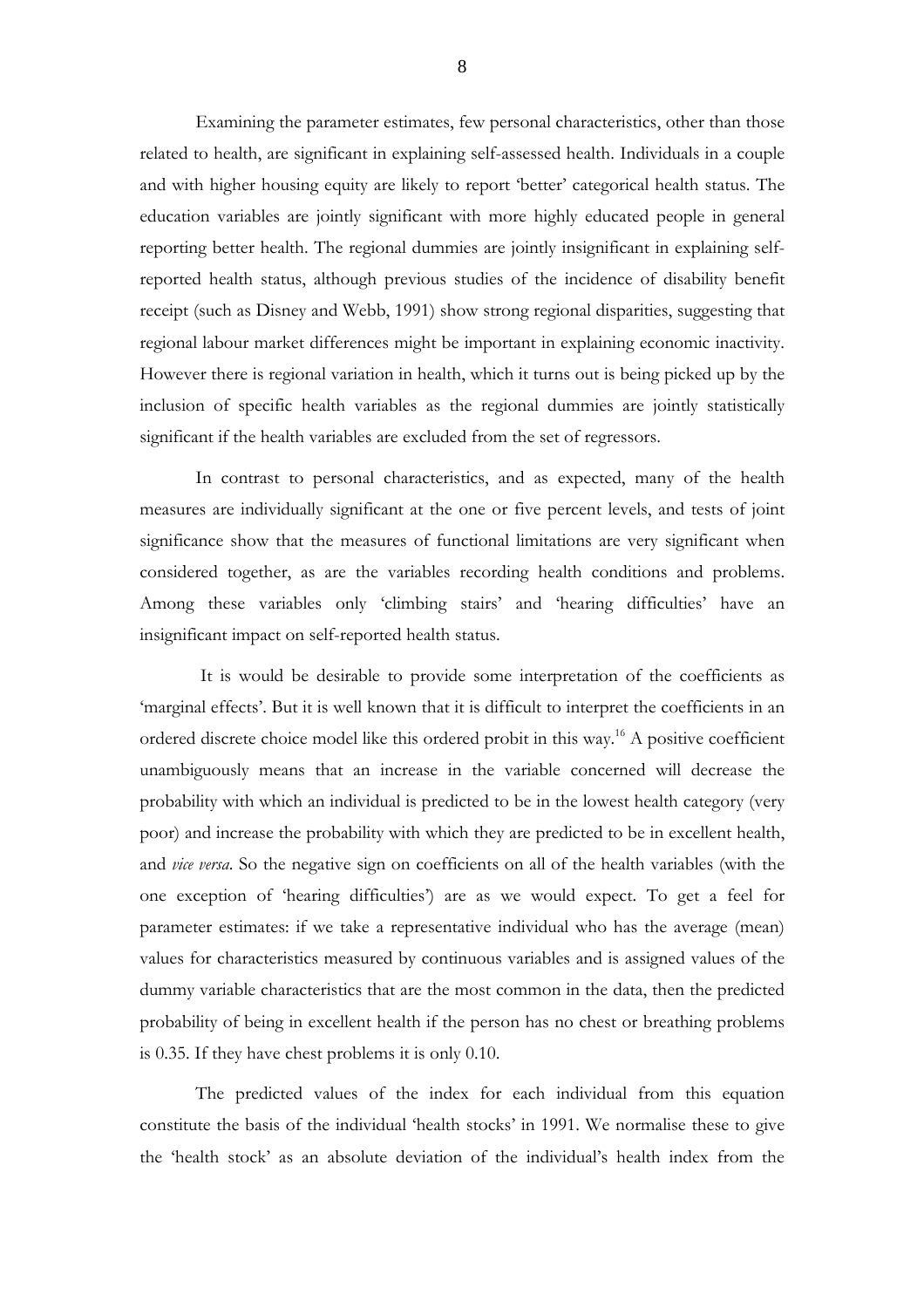cohort mean for each year. Normalising in this way avoids the need to make any further assumptions in order to identify the constant in each separate ordered probit. The predicted individual 'health stocks' are re-assessed each year in the light of new information on self-reported health and the  $z_{it}$  and  $x_{it}$  vectors contained in the data. We update by running a new ordered probit for each year on same set of independent variables that are used in the first year. We predict the health index and normalise to give the health stock by subtracting the year specific mean, in the same way as described for the 1991 data. In this fashion, we construct an evolving health stock for each individual (relative to the year-on-year average for the sample) in the data set over the period 1991- 98.<sup>17</sup> These are the latent health stock measures that will be introduced into the reduced form equations describing the evolution of each individual's economic (in)activity. The descriptive statistics for these constructed health stocks, which are useful for interpreting coefficients in the models that follow, appear in Appendix 1.

#### **3. The impact of health on retirement**

## *3.1 Theory*

The economic theory underlying the relationship between ill health and retirement is standard (for example, Lazear, 1986). Agents have preferences over current and future leisure with the values of current and future leisure depending, *inter alia*, on current and expected states of health. Agents form expectations over future states of health. They maximise utility subject to the lifetime budget constraint, and standard dynamic optimisation conditions determine choice of retirement date, R\*. Shocks to factors such as income, preferences, or expectations could affect R\*. There are various models of how people solve this optimisation problem.18 There may be some institutional constraints that limit choice of  $R*$  but, in the United Kingdom, these are relatively few – participants can annuitise a private pension from age 50 and can both receive pensions and continue to work for another employer. Individuals can also take their state pension and work beyond the state pension age without a retirement test, at least since the abolition of the Earnings Rule in 1989 (Disney and Smith, 2002).

Poorer health status, *ceteris paribus*, will reduce the probability of continued work for several reasons. First, poorer health may raise the current disutility of work. Second, poorer health reduces the return from work if there is a relationship between poor health and low wages. Third, poor health may entitle the individual to non-wage income, such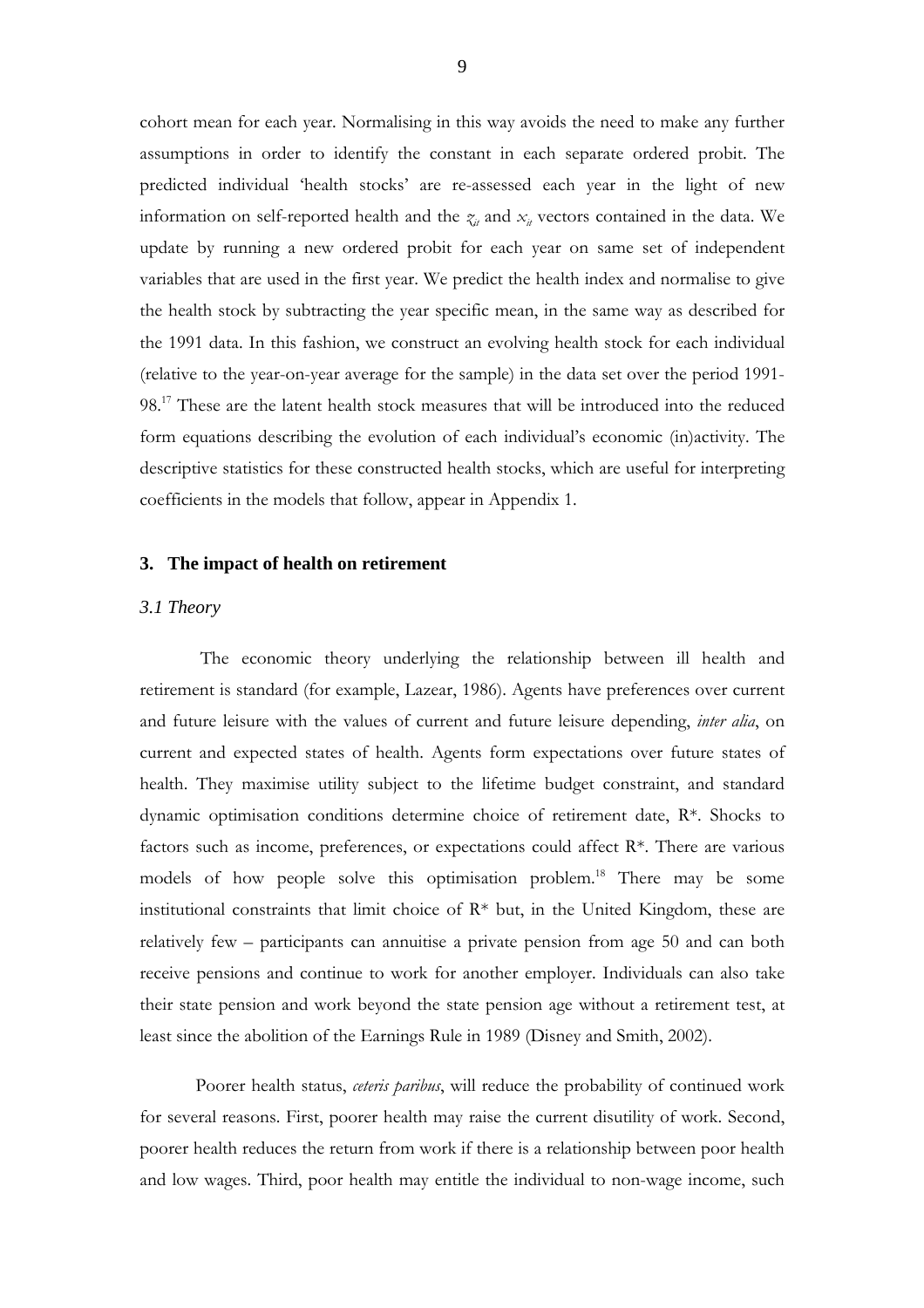as disability benefits, which is contingent on not being in work. The only counteracting principle is if poor health raises consumption requirements (for example, the cost of health treatment) and requires greater income than can be provided through the disability insurance programme. On the other hand, if poorer health is associated with lower life expectancy, the annualised consumption available from existing wealth is raised which might induce earlier retirement.

As mentioned in the introduction we apply two different econometric techniques to estimate a reduced form of such a retirement model. The first approach exploits variation over time in each individual's health stock by using a fixed effects estimator to look at the impact of *changes* in health on *changes* in labour market status. This has the advantage of controlling for any form of relationship between work status and fixed, unobserved individual characteristics. The second approach also exploits variation in each individual's health by estimating a hazard function that incorporates both lagged and current health. The relative advantage of this approach is its greater flexibility in modelling dynamics. In addition it allows us to examine whether the impact of health on movements in and out of the labour market differs according to current work status.

## *3.2 Estimation I: fixed effect models*

We now examine the role of the constructed health stock in reduced form models of retirement. Here, we estimate a simplified version of the underlying model as described in equation (4) of the previous section, using a fixed effect approach to allow for individual heterogeneity in, for example, preferences for work. We focus on selfreported economic activity and inactivity rather than self-reported 'retirements' (see note 11). Note that in this framework there may be several transitions between economic activity and inactivity by the same individual. Since only the outcome is observed, a discrete choice model that exploits the 'panel' structure of our data and takes account of individual (fixed) effects is appropriate. The fixed effects discrete choice model is:

$$
lf^*_{ii} = \alpha_i + \eta_{ii} \lambda + x_{ii}' \beta + \varepsilon_{ii}, \quad i = 1...n, \ t = 1...T
$$
  
\n
$$
lf_{ii} = 1 \text{ if } lf^*_{ii} > 0, \text{ and } 0 \text{ otherwise}
$$
\n(4)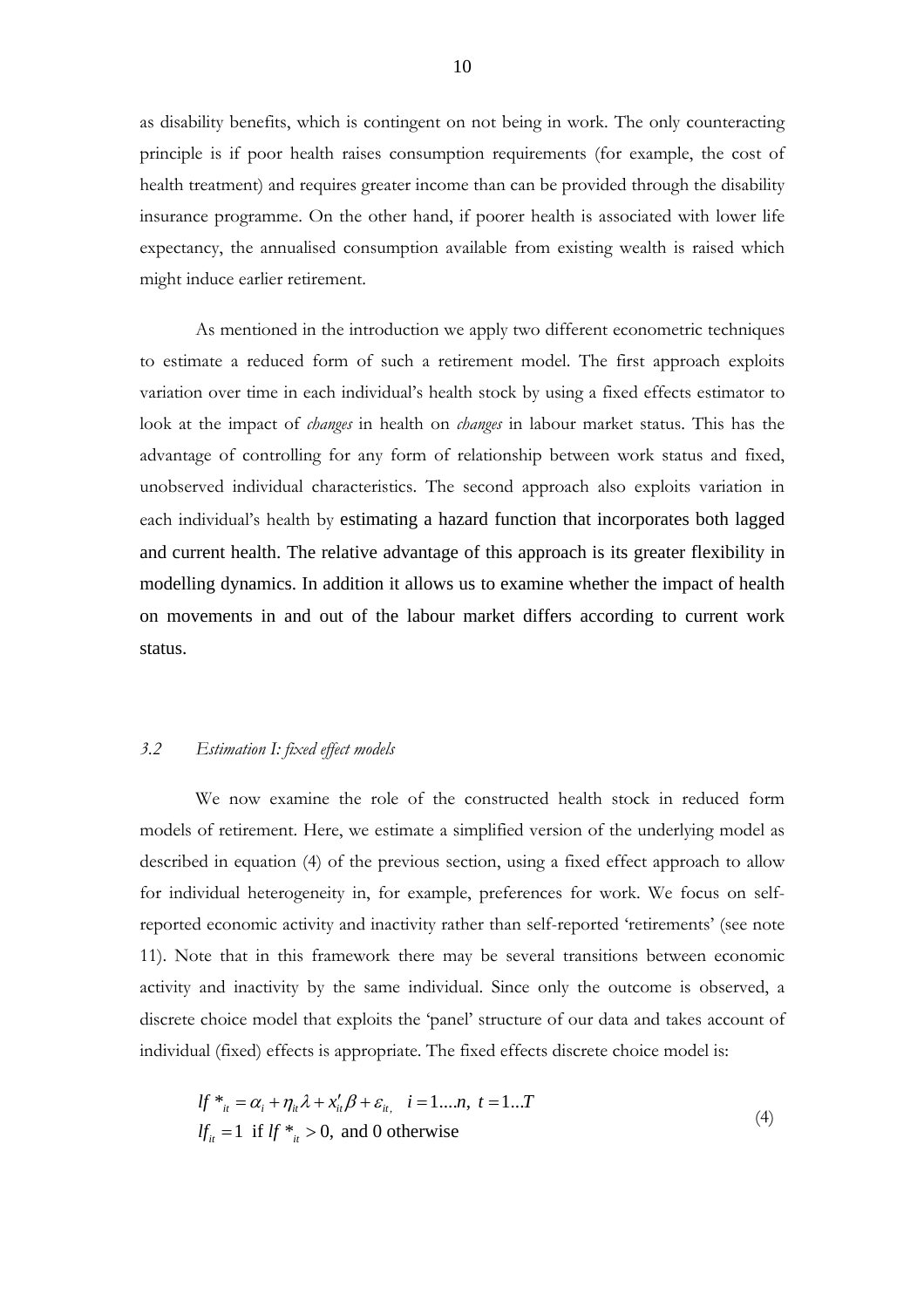where  $f^*$ <sub>*i*</sub> is the latent variable that indexes the probability of participation of individual i at time t, here defined as whether the individual reports that they are currently working (including self-employment),  $\eta_{ii}$  is the unobserved health state,  $x'_{ii}$  is a vector of other characteristics and  $\alpha$ <sub>i</sub> is the individual fixed effect. The fixed effects (conditional) logit model is written in general as:

$$
Pr(f_{it} = 1 | (x_{it}, \eta_{it})) = \frac{e^{a_i + \eta_{it}\lambda + x_{it}^t \beta}}{1 + e^{a_i + \eta_{it}\lambda + x_{it}^t \beta}}
$$
(5)

Chamberlain (1980) shows that conditioning the model on the number of individual transitions results in the *conditional likelihood function* being free of the incidental ('fixed effect') parameters,  $\alpha$ . This also means that a contribution to the likelihood only arises from those groups of observations (of a given individual over time, say) that are not always zero or one – in this case, those who transit 'states' between economic activity and inactivity.

The vector of explanatory variables for economic activity status comprises  $\hat{h}_i$ , which is the predicted value of the underlying health 'stock'  $\eta_i$  for the individual, relative to the mean for each year, obtained from estimating equation (3) as described previously, and a vector of time-varying individual characteristics. Because we use the constructed health stock variable, standard errors are bootstrapped. Variable definitions are as follows:

| Dependent variable: 1 if self-reported economically active (employed or<br>self-employed), 0 otherwise.  |
|----------------------------------------------------------------------------------------------------------|
| Age: a quadratic in age $(\div 10) \ge 50$ and $\le 60$ (women) $\le 65$ (men)                           |
| Couple: if respondent is in a couple $= 1$ (default $=$ single, widowed,<br>divorced)                    |
| No. of children $=$ number resident in household                                                         |
| Regional unemployment rate: the regional unemployment rate at t                                          |
| Housing equity = Value of housing equity in $f(000)$ . (This may be $\geq 0$ )                           |
| Health stock $=$ Deviations of individual health stock measure from mean<br>at t as defined in Section 2 |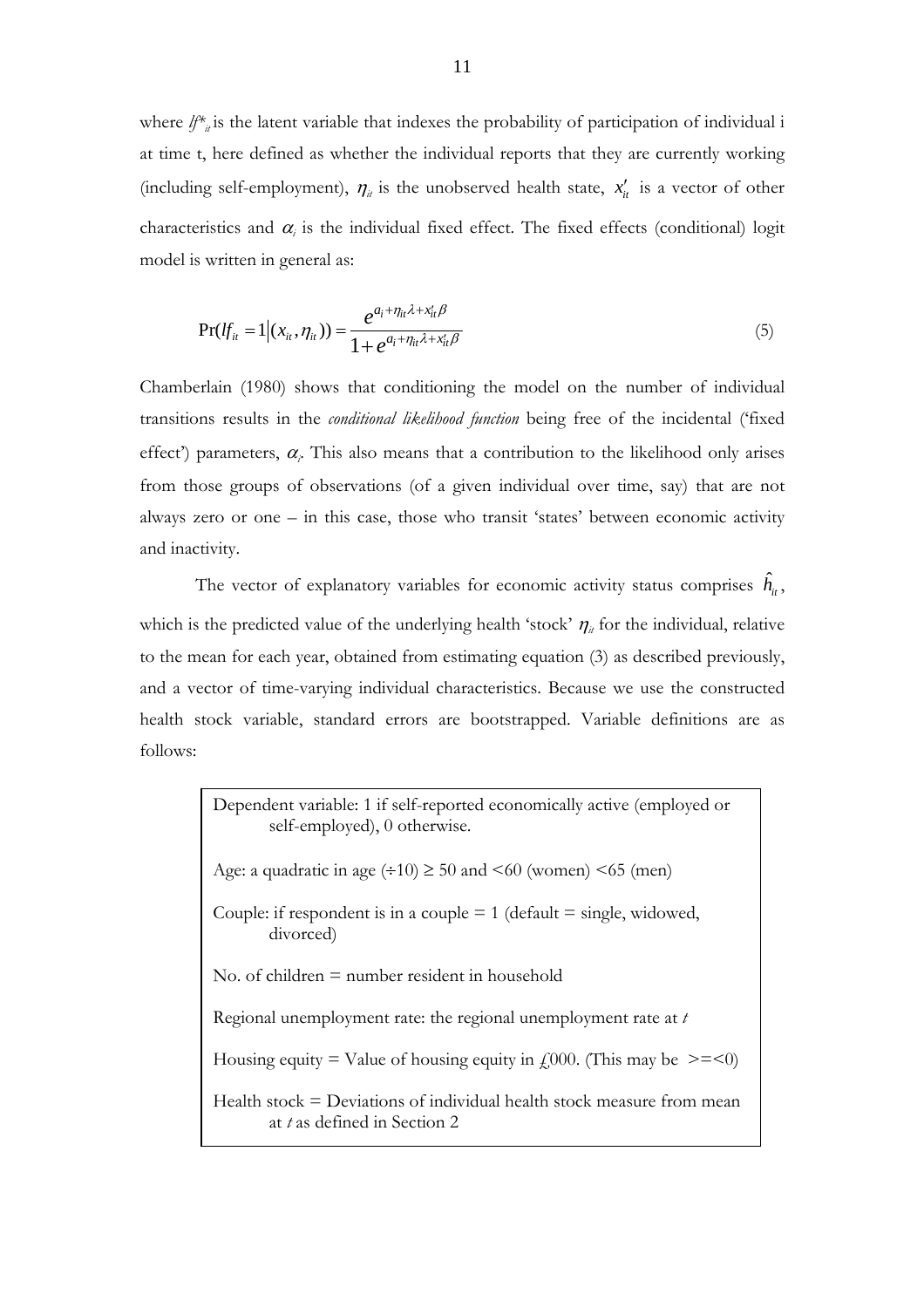Table 3 illustrates the results of this exercise for the fixed effect (conditional) logit, and also for a standard logit pooled over all observations (with additional time invariant regressors) and for the standard linear fixed effect model. Since other studies of retirement in Britain suggest that individual fixed effects are important (e.g. Meghir and Whitehouse, 1997 and Blundell, Meghir and Smith, 2002) and the linear model is an inappropriate choice when the variable of interest is dichotomous, we prefer the specification in column 1. However all three are presented because the standard logit is common in the literature on labour market transitions and because coefficients from linear fixed effect models are easier to interpret.

## *Table 3 here*

Irrespective of estimation method, the quadratic in age has a significant impact on transitions out of economic activity (higher order polynomials are rejected by likelihood ratio tests). Individuals in couples are more likely to work (the logit result), and becoming married tends to be associated with an increase in economic activity in the fixed effect specifications, although this latter effect is not statistically significant.

Turning to the other regressors, a higher unemployment rate is associated with a lower probability of economic activity but the level effect is not significant. However the impact of a rising unemployment rate (the fixed effect interpretation) is significantly negative. Moreover, higher (and rising) housing equity, proxying household wealth, also reduces economic activity.

Of most interest in this context is the coefficient on the individual's relative health status, which is strongly positively associated with economic activity (a higher value indicating better health). This is an encouraging result, bearing in mind that we are using a constructed variable proxying an assumed underlying health stock. Moreover, the fixed effect specifications confirm that, for individuals who transit between labour market states, there is a link between changing health stocks and changes in labour market state (notably, for this age group, retirement) rather than simply an underlying association between poor health and inactivity.19

#### *3.3 Estimation II: hazard functions*

Fixed effect models capture the heterogeneity of response in individual panels but impose strong restrictions on the dynamic structure of the model. To check that the relationship between health and transitions into economic inactivity is robust, we also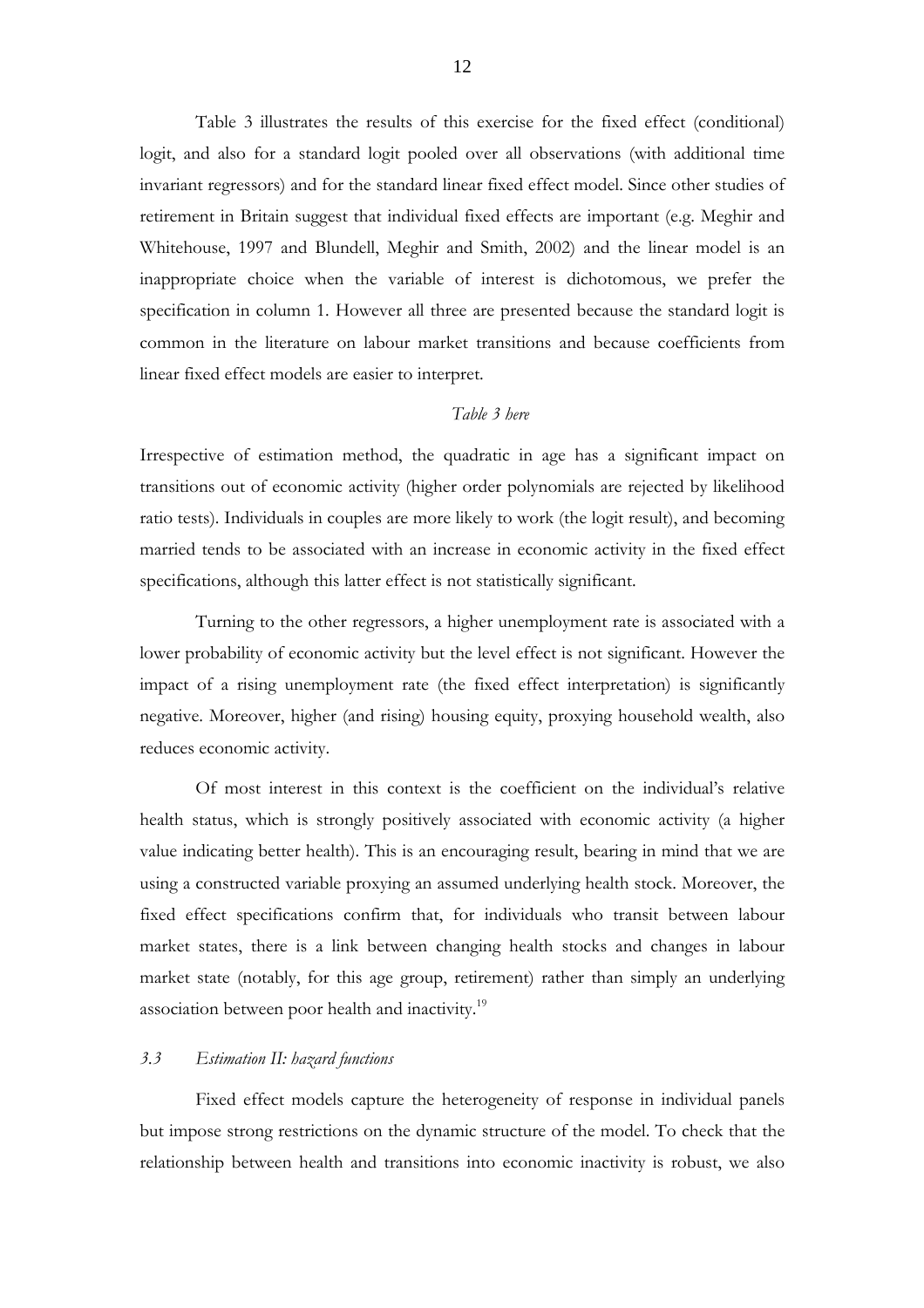estimate a hazard rate model. Specifically, we estimate a discrete time proportional hazard model with a gamma mixture distribution to incorporate unobserved individual heterogeneity (see Prentice and Gloeckler, 1978; Meyer, 1990; Jenkins, 1995 and, for estimation in STATA, Jenkins, 1997). We incorporate additional duration dummies to capture duration dependence non-parametrically.

We initially model last observed exits from economic activity (if observed) which we define as 'retirement' since in many cases inactivity will be an absorbing state. Transitions are observed between annual intervals in our data and we do not know in all cases the actual date of exit. Denote these annual intervals  $[0 = t_0, t_1]$ ,  $[t_1, t_2]$ ,...  $[t_k, t_k]$ . The probability of exit in the *j*-th interval for person *i* is:

$$
prob\{T \in [t_{j-1}, t_j)\} = S(t_{j-1}; \eta_i, x_{it}) - S(t_j; \eta_i, x_{it})
$$
  
and  

$$
prob\{T \ge t_{j-1}\} = S(t_{j-1}; \eta_i, x_{it})
$$
 (6)

where *S* is the survivor function and other variables are defined as before. Given the proportional hazards assumption, the survivor function in the discrete case is written as:

$$
S(t_j; \eta_u, x_u) = \exp[-\exp(\eta_u + x_u' \beta + \delta_j)] \text{ where } \delta_j = \log(H_u) \text{ for } j = 1, \dots k. \tag{7}
$$

and where  $H_t$  is the integrated baseline hazard at *t*. The discrete time hazard,  $h_p$  in the *j*the interval is:

$$
h_j(\eta_{ij}, x_{ij}) = 1 - \exp[-\exp(\eta_{ij} + x_{ij} + \gamma_j)] \text{ with } \gamma_j = \log \int_{t_{j-1}}^{t_j} \lambda_0(\tau) d\tau
$$
 (8)

where  $\gamma$  is the baseline hazard in the interval *j*-1 to *j* and  $\lambda$  is the instantaneous hazard *rate*.

The specification permits us to include duration dependence non-parametrically using duration dummies. We also incorporate a Gamma distributed random variable  $\varepsilon$ <sub>i</sub> with unit mean and variance  $\sigma^2 \equiv v$  to describe unobserved individual heterogeneity.<sup>20</sup> We can rewrite (8) including duration dummies, *D*, and unobserved heterogeneity as:

$$
h_j(\eta_{ij}, x_{ij}, D_j) = 1 - \exp\{-\exp[\eta_{ij} + x_{ij} + D_j + \gamma_j + \log(\varepsilon_i)]\}
$$
 (9)

Table 4 provides estimates of the baseline hazard model in (9) using, as the dependent variable, the last observed exit (if any) into economic inactivity. It provides both coefficients and the hazard ratios. As before, the sample comprises individuals aged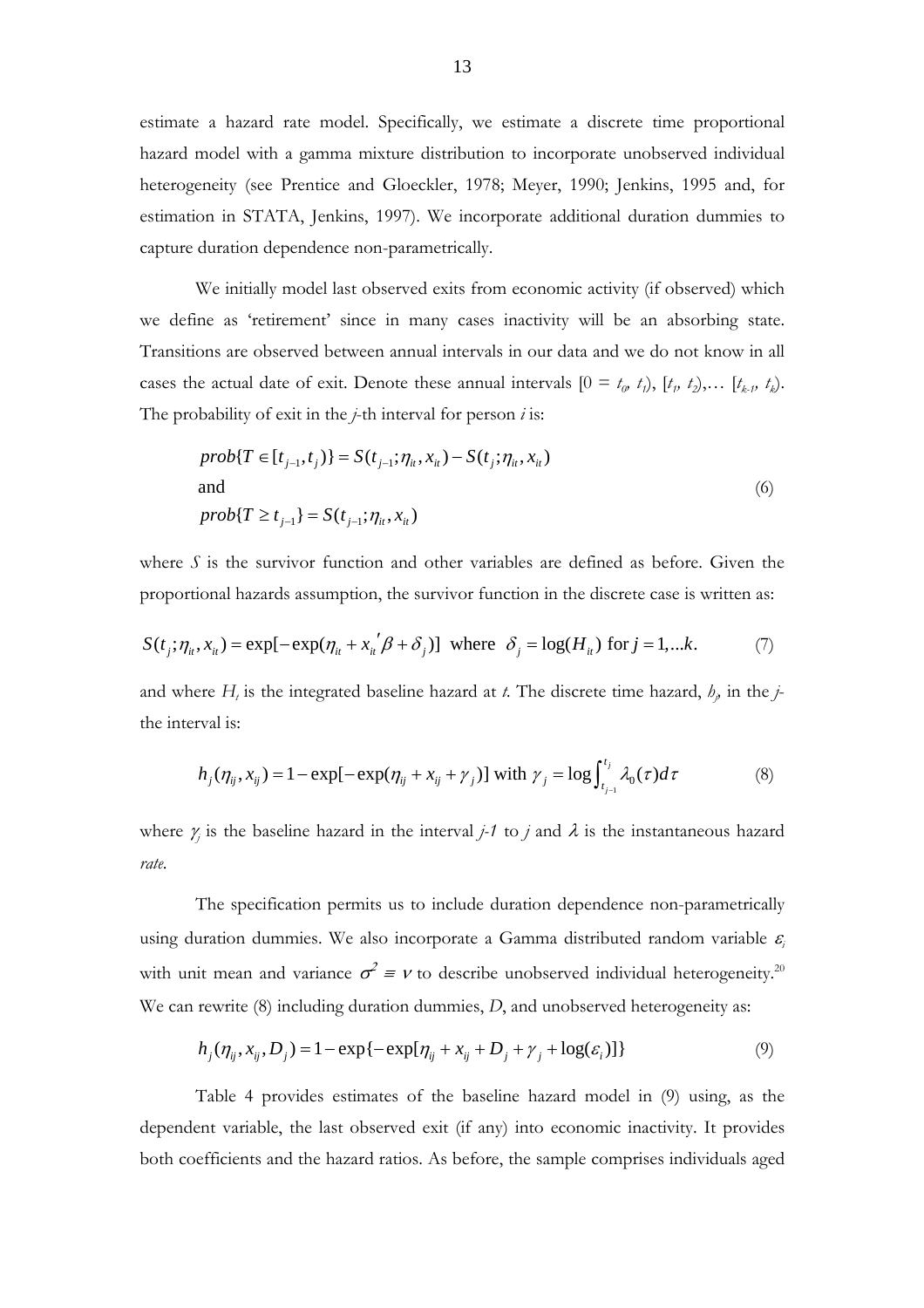50 up to state pension age in 1991, with individual observations removed if the individual reaches state pension age. Also as before, the standard errors are bootstrapped given the inclusion of the estimated health stock variable.

## *Table 4 here*

Although the model structure is rather different from that of the fixed effects models in the previous sub-section, similar results emerge, although we can now separate out age and duration effects. Since duration can only be observed within the sample period for those entering the sample period in employment, we add an additional variable that captures the elapsed spell time in the current state at the start of the period. The results suggest that age can be captured by a linear term, and that the exit rate is increasing with age. Elapsed time in work at the start of the period is not statistically significant. There is a pattern of rising exit probabilities with duration which is however non-monotonic and which may be capturing the non-linearity in the age-exit relationship observed in the fixed effect specifications.

In terms of household characteristics, educational qualifications have no significant impact on the exit rate from economic activity. There are some regional effects, with the North West, Wales and Scotland characterised by higher rates of exit before state pension age. The number of children in the household, as well as gender and living in a couple have only weak effects on the exit rate. Also of weak significance is the regional unemployment rate. It has the opposite sign to that of the fixed effect models but note that the unemployment rate in the hazard measures a 'levels' effect, not a 'difference' effect (the appropriate comparison is with the pooled logit, where the unemployment rate coefficient is insignificant). In contrast to the unemployment term, the value of housing equity has the same effect as in the specifications in Table 3, with higher household wealth increasing the probability of final exit from the workforce.

 The health stock measure is now introduced both as a current and lagged level. Both terms are highly significant, and have the 'correct' sign – a better health stock relative to the sample reduces the probability of exit, as does the one period lagged health stock. To help the interpretation of coefficients in this model, in the final column of the table we report 'hazard ratios' which (approximately) measure the proportional effect on the hazard of a one-unit change in the variable in question. A unit increase in either the health stock or its lagged value would (ceteris paribus) decrease the probability of exit from work by approximately 45%. The statistics in *Appendix 1* indicate that while a one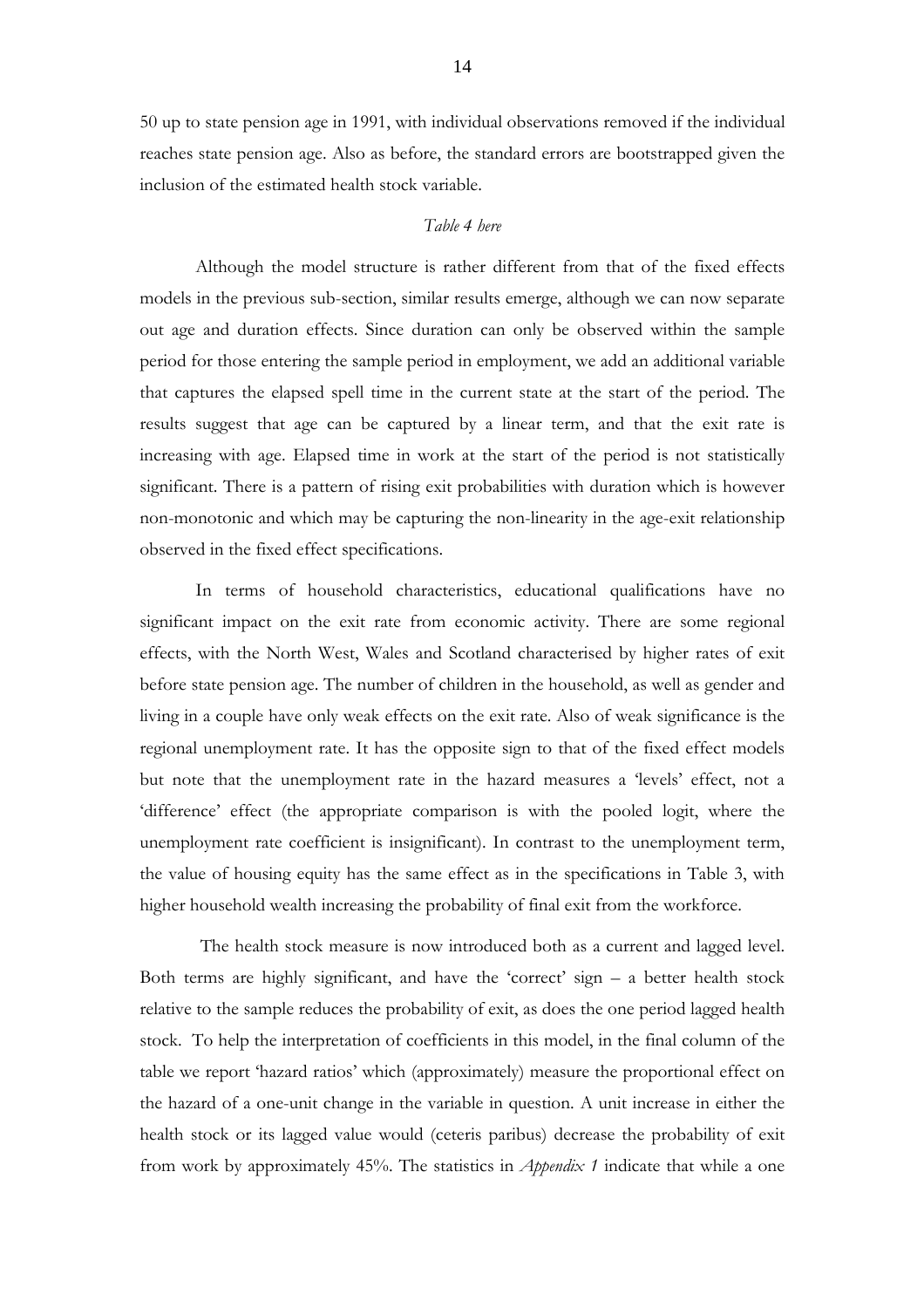unit change in an individual's health stock between any two years is relatively unlikely, around 41% of the people in our sample do in fact experience a one unit change in health stock over the entire period for which they are observed in our data. To see how important changes in health stocks are in the retirement decision, a natural comparison is with the impact of wealth on retirement. The coefficients and associated hazard ratios shown in Table 4 indicate that a similar 45% change (albeit an increase) in the likelihood of exiting work would require a change in housing equity of around  $f(90,000)$  (from a mean in 1991 of just under  $\ell$ , 55,000 – see Table 2).<sup>21</sup> These results reinforce those of the previous subsection by again showing the strong link that exists between health status and the timing of retirement and illustrating the robustness of our procedure for modelling health and the transition into economic inactivity.

#### **4. Sensitivity Analysis**

## *4.1 Symmetry of labour market transitions to changes in individual health stocks*

This section focuses on the sensitivity of the results to alternative specifications. In particular, this sub-section examines whether the participation response of individuals to health shocks is symmetric – that is, whether improvements in health are associated with transitions into work in the same way that deteriorations are linked to exits from work. The alternative is that there may be a 'ratchet' effect such that after an individual's poor health has caused exit from work, it requires health to recover beyond the threshold that induced exit in order to encourage new efforts to seek work. There are also issues concerning the measure of 'entries' and 'exits' from economic activity and the interpretation of changes in the health stock.

As mentioned in Section 3.2, the hazard models focus on the final observed exit from economic activity – which we termed 'retirement'. However to examine symmetry, we must model *all* exits and entries from economic activity among this age group and test whether the response to deteriorations and improvements in *relative* health are symmetric. It is also interesting is to see whether similar symmetries or asymmetries appear for other conditioning variables in the data set. Separate hazard functions for all exits and entries are depicted in Table 5.

## *Table 5 here*

The results are as follows. First, the hazard for all exits (Table 5) exhibits similar coefficients to that for 'final' exits (Table 4) – the main difference perhaps being the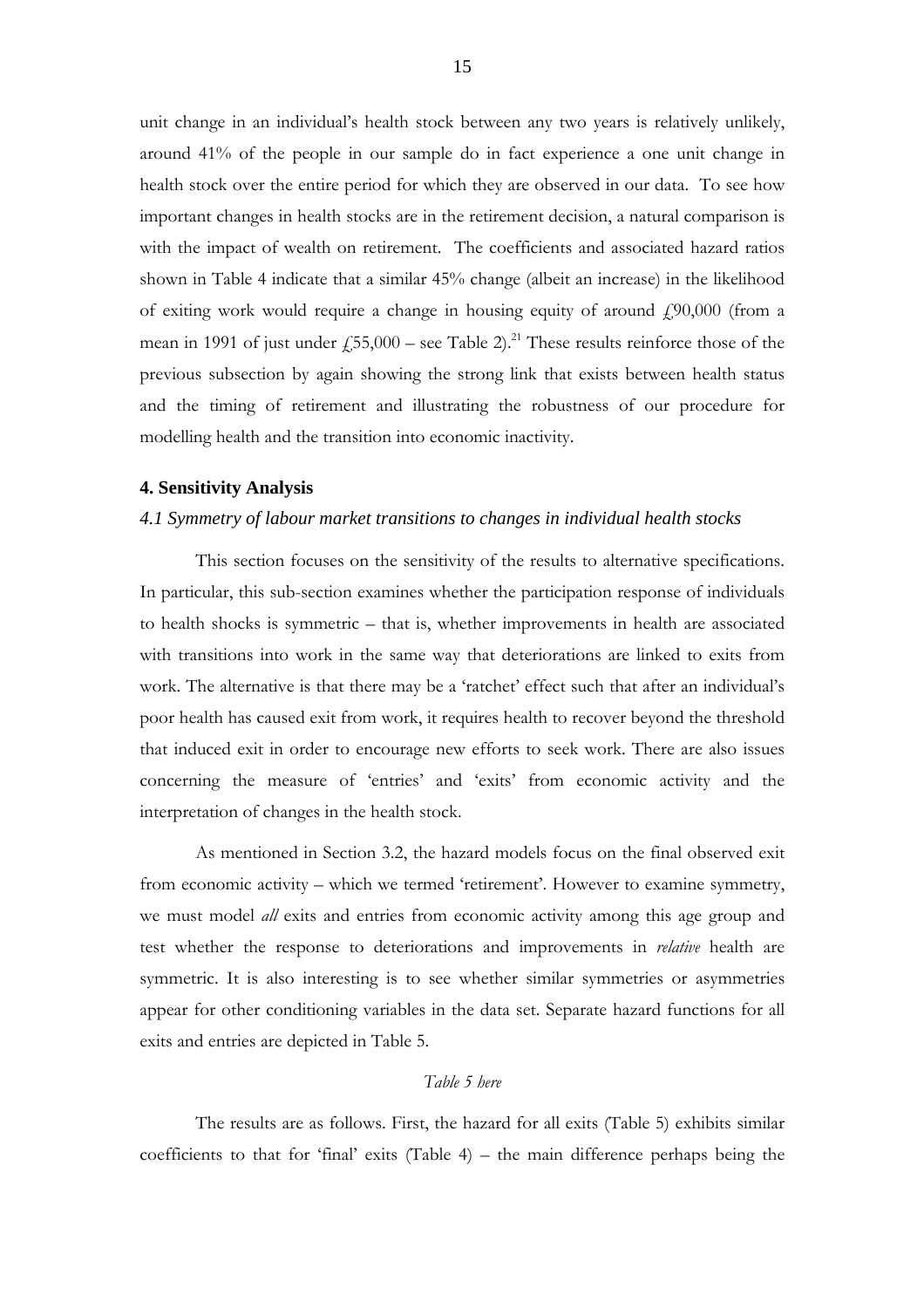lower coefficient on the lagged health stock. Second, comparing all exits and all entries in Table 5, the hazard model for entries to economic activity rejects the specification of parametric unobserved heterogeneity and so is estimated without heterogeneity, whereas unobserved heterogeneity is relevant to the model of exits from economic activity. In contrast (not shown in Table 5), the duration terms are all highly significant in the hazard for entrants as opposed to the mixed picture for exits (see Table 4). This last re-entry result suggests strong duration dependence in inactivity, as might be expected (a finding that cannot be obtained using the fixed effect models of the previous section). In addition, unlike in the exit model, the unemployment rate term is significant (at the 5% level) for re-entrants and has the expected sign.

Other conditioning variables have a more obvious symmetric impact. The impact of age on exits and entries is almost symmetric in coefficient as well as sign and so, too, is the impact of housing equity, proxying household wealth. Ill health and lagged ill health reduce the probability of economic activity, as in Table 4. For re-entrants, the health terms have the reverse sign and are jointly significant (the likelihood ratio test statistic of 24.86 is well above the critical value for even a 1% significance test) despite the insignificance of lagged health on its own. However while the signs are reversed the impact of improvements in relative health on the probability of re-entry is dampened compared to the effect of health on labour market exits.

The test just described exploits the separation of labour market exits and entries in the hazard specification in order to assess whether responses to changes in our 'health stock' are symmetric across these two kinds of behaviour. Given that an individual's 'health stock' measures their health relative to that of other people of a similar age, it is perhaps misleading to utilise this to evaluate the direction of change in that individual's health status: a measured improvement may simply reflect the fact that the health of the individual has deteriorated by less than the average change across the whole sample. It might therefore be argued that we are not strictly testing symmetry in terms of absolute self-reported health. To examine this further, we also utilised another variable in the data set derived from the response to the question: 'Does your health limit the type of work or amount of work you can do?' [YES/NO]. Since we are interested in how time-varying responses to this variable affect economic activity, we revert in this case to the fixed effects model. This test of symmetry also tests the plausibility of the fixed effects set up which includes exits and entries within a single estimation and therefore implicitly treats them as similar behaviours.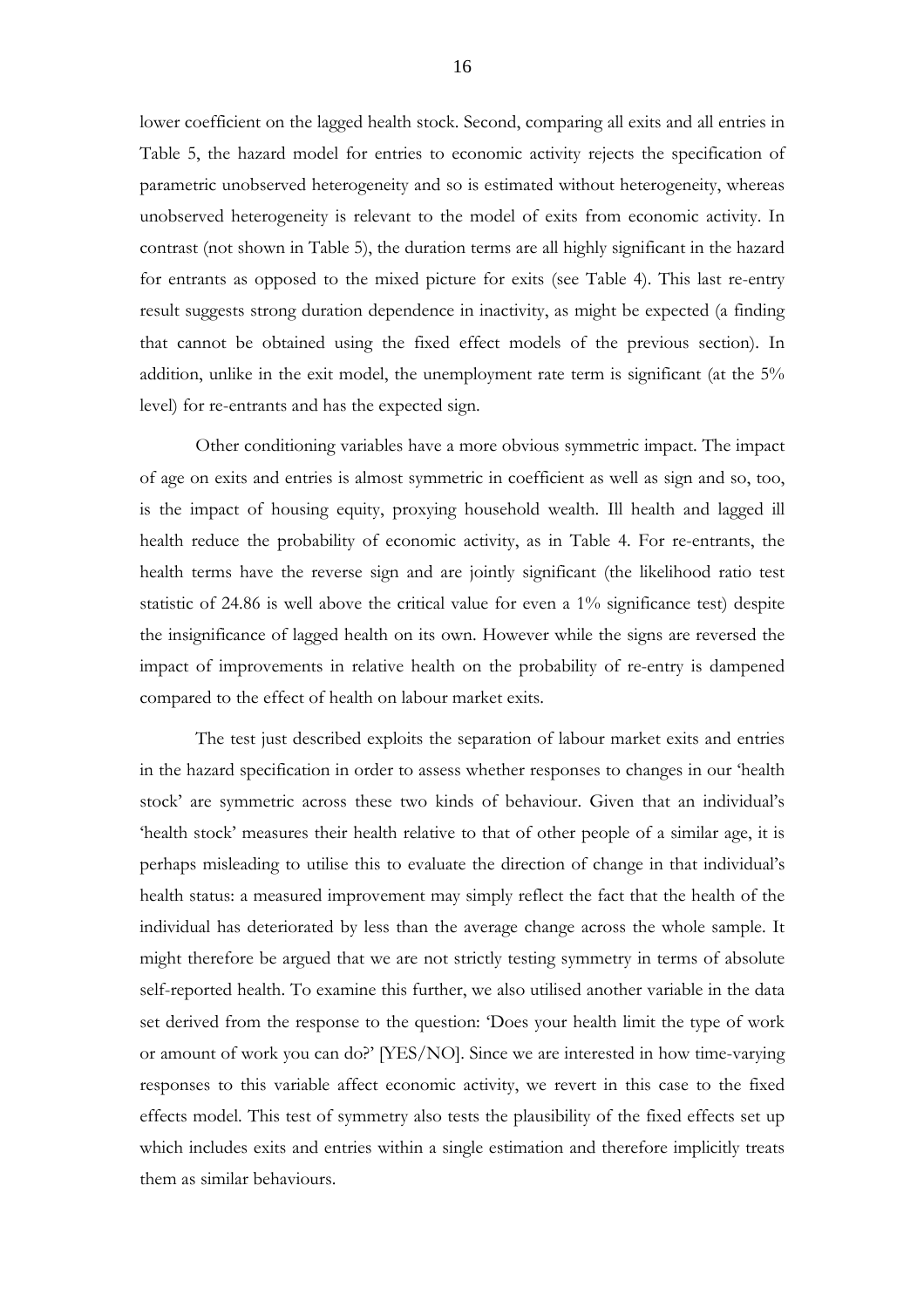Responses to this variable are of course likely to be strongly endogenous to labour market status, and it is of some interest to see whether our instrumental variabletype technique gives similar results on this variable. We interpret responding negatively to this question as reporting being in 'good health'. We then use the same set of independent variables and a similar modelling structure to that described in Section 2 and Table 2, in order to derive individual year-specific predictions of the probability of responding negatively to this question (results are available on request from the authors). Unlike in the ordered probit used previously, there is just one probability of this kind that can be predicted from what is now a standard probit for a dichotomous variable. Furthermore, in this case an increase in this probability can be interpreted as meaning that health has improved and become less of a constraint on work. The predicted probabilities are inserted in the labour market (in)activity equation in the same way as was our more detailed 'health stock' measure.

Results analogous to those reported in Table 3 but using this new predicted variable **No health limit on work**, are contained in Table 6. Results are similar, but there is one additional variable. Since the probability of health affecting work is now measured as an 'absolute' probability we are able to create a dummy variable indicating that health has improved relative to the previous year.<sup>22</sup> The term **Symmetric health impact** is this dummy multiplied by the predicted health measure. By including this additional regressor, we have a test of a positive 'ratchet effect' of ill health on the retirement probability. A significant negative coefficient on the interacted health term would suggest that an improvement in health has a weaker impact on the probability of transiting from inactivity to activity than the reverse.

# *Table 6 here*

Table 6 provides no robust evidence of asymmetry in the fixed effect logit – that is, the interaction term, although negative as predicted, is insignificant. However the term is significant as well as negative in the logit and linear fixed effect models. The linear fixed effects model gives a measure of this asymmetry that is easier to interpret – an increase of 10% in the likelihood that health adversely affects work increases the probability of exiting economic activity by around 1.6%; whereas the same change in the other direction raises the probability of entering economic activity by just over 1.4%. There is an asymmetry in the impact of health, but it does not have a substantial effect. Taking the results of Table 5 and 6 in conjunction, therefore, both health deteriorations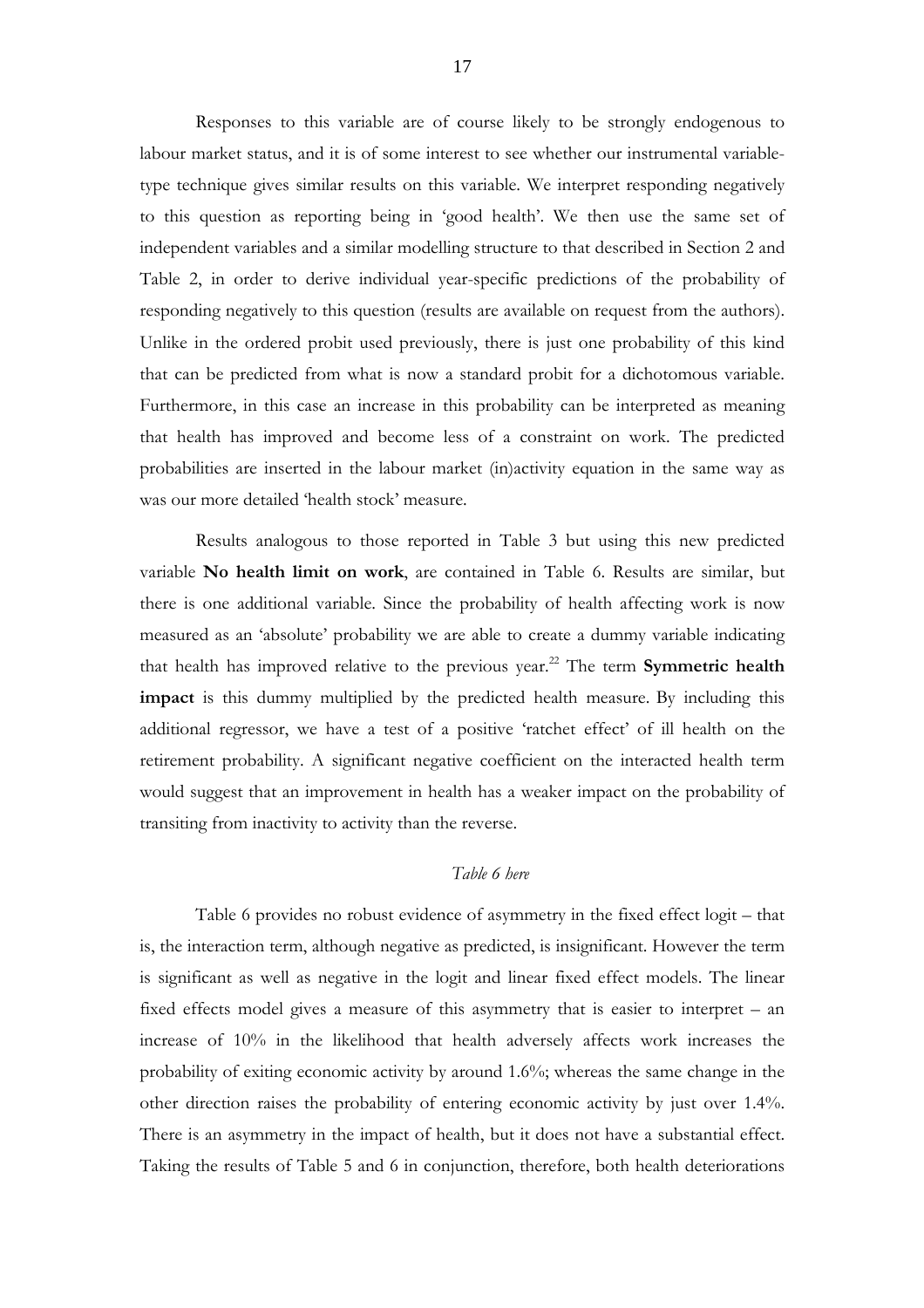and health improvements affect transitions between economic activity and inactivity among this age group, with some evidence that deteriorations have a slightly larger impact on transition probabilities.

#### *4.2 Alternative measures of individual ill health*

In this sub-section, we investigate further the sensitivity of the results to the measure of the health stock. As argued in Section 1, economic activity should be strongly correlated with subjective, work-related, measures of health status in part due to reporting bias. On the other hand, specific indicators of disability may have a weaker correlation with economic activity simply because some of these disabilities may have relatively little impact on capacity to work.

Table 7 examines alternative specifications of the health variable in the hazard rate specifications. Column 1 gives the coefficient and standard error from the generated health stock measure used in Table 4, as a benchmark.

# *Table 7 here*

Column 2 illustrates a specification where, instead of using the constructed health stock two count variables, which count up the number of difficulties in basic physical activities  $(j=1 \text{ to } 4)$  and the number of health problems  $(n=1 \text{ to } 13)$ , as reported by the individual, both lagged and current, are entered directly into the hazard rate. A higher count in each case should be associated with a greater number of functional limitations or incapacities and therefore with a greater probability of retirement, so these can be regarded as crude self-reported 'disability indices'. Because the counts are directly inserted in the specification, we do not need to bootstrap the standard errors.

It will be noted immediately that higher 'counts' and lagged counts of these variables are positively and significantly associated with the retirement hazard. At first sight, this might suggest that if a simple count of self-assessed 'objective' health difficulties and limitations is significant, there is no need for the two-step procedure as described in Section 2. But simply counting up health factors is equivalent to imposing a common restriction that each health indicator has an identical impact on the individual's overall health 'stock' and therefore on his or her capacity to be economically active. This seems implausible and less informative than the derivation of the individual's health stock by the procedure depicted in Table 2, which implicitly weights each health problem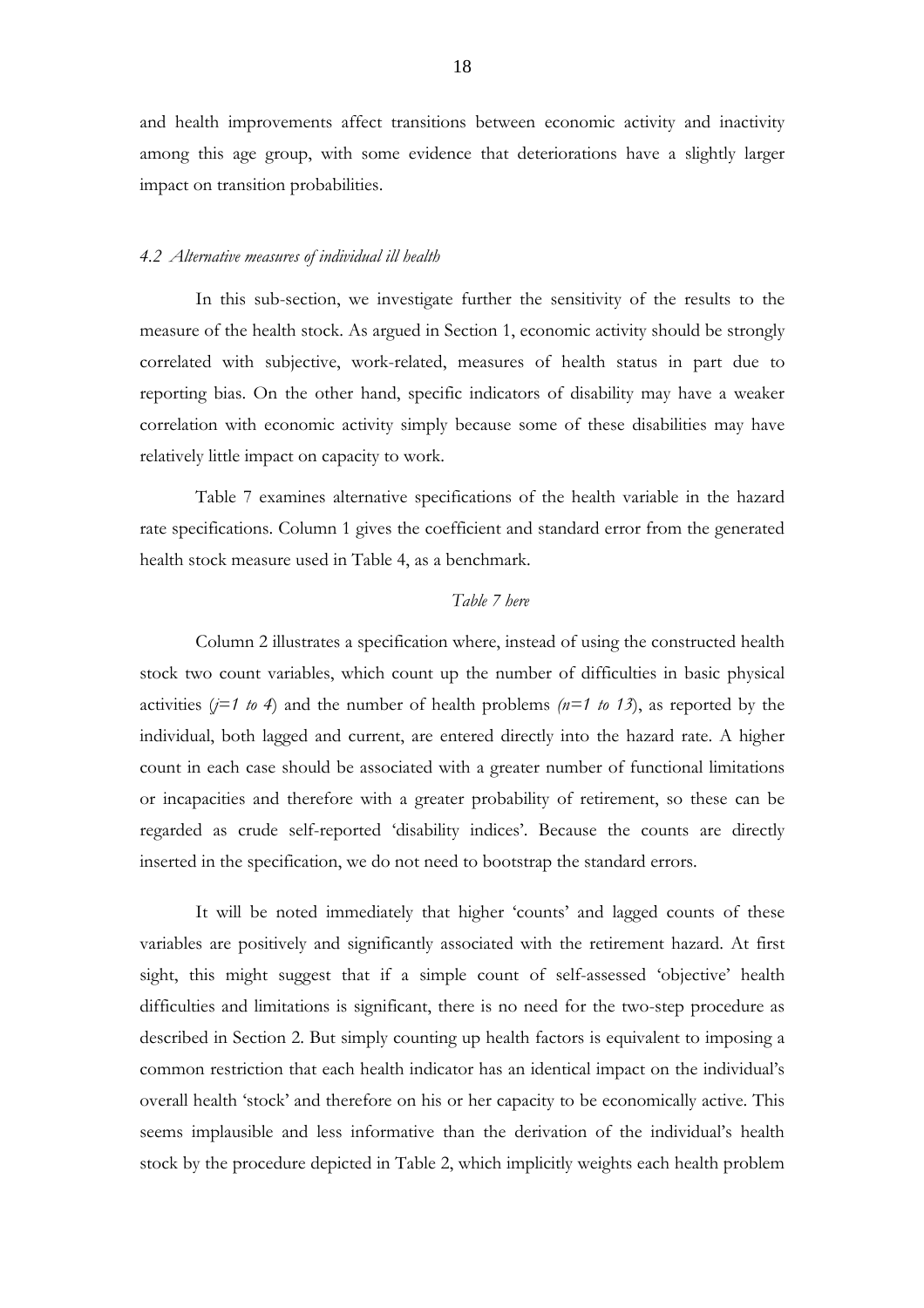using the additional information contained in the respondent's assessment of their overall health.

If we examine the impact of individual health problems and limitations (Column 3), the problem with the use of self-reported indicators becomes more apparent. Few individual indicators have a statistically significant impact on the probability of exit from the labour force, and this remains the case even if we drop all the lagged terms (not shown). Furthermore, a likelihood ratio test fails to reject the null that these sets of variables do in fact enter with common coefficients (p-stat  $= 0.203$ ), supporting the notion that aggregating them into a more easily interpretable measure may not be unreasonable although not testing whether this simple additive structure provides the most informative aggregated variable. Equally striking results are obtained if we utilise the fixed effects model (results available on request from the authors) where even the health problems 'count' is an insignificant variable in the economic activity transition model. Within this set up, by a series of sequential restrictions that exclude variables for which we reject significance at the 10% level, we can eliminate all but five of the 'objective' factors. These are 'trouble walking for 10 minutes', 'anxiety and/or depression', 'trouble doing the housework', 'diabetes' and 'migraine or headaches'. The last two are associated with an increased likelihood of working which indicates that not all of the specific measures are (in isolation) appropriate measures of health as it affects the capacity to work.

Overall, therefore, the two step procedure of deriving a measure of the individual's health stock and then using this constructed stock (and its time variation) in a retirement model seems to provide a richer model of the relationship between ill health and economic (in)activity than simply adding linear combinations of self-reported health problems and health limitations. Of course, this does not rule out the possibility that more detailed assessments of the individual's health status, including variables designed explicitly to measure 'capacity for work', may provide a superior understanding of individual work decisions. This is perhaps especially likely if capacity is measured with reference to the demands of an individual's occupation. Moreover, Column (3) of Table 7 still imposes the restriction that the various current and lagged health indicators have a linear impact on the probability of economic activity. Models that allow for specific clusters of factors affecting economic activity based on epidemiological or other-related health assessments might perform better than our current model. However data dimensionality limits the scope for simply including a multiplicity of interaction terms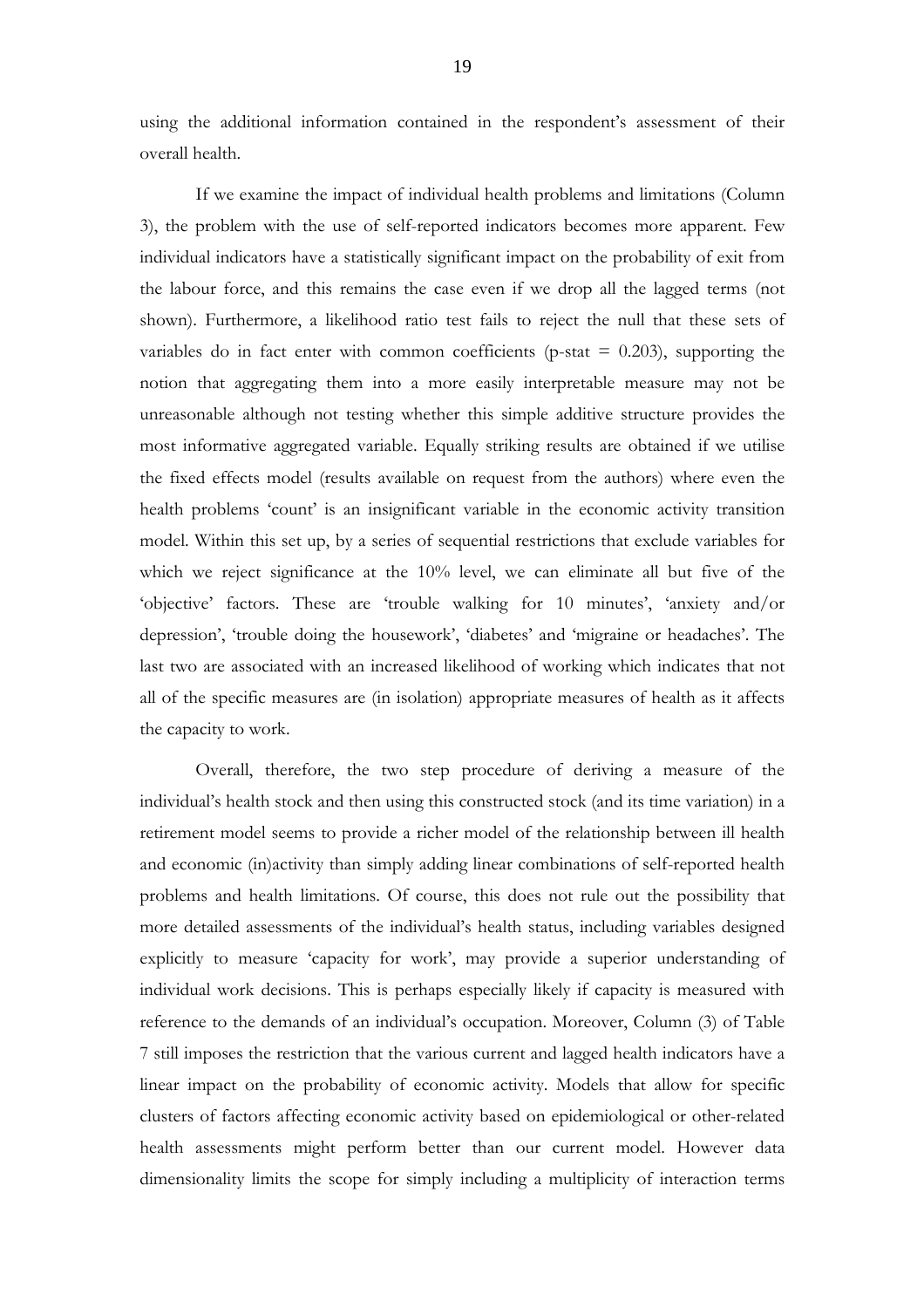designed to identify specific clusters of factors on an *ad hoc* basis. In the interim, the twostep procedure used here seems to provide plausible and consistent results.

## **5. Conclusion**

This paper represents one of the first attempts to examine the impact of ill-health on retirement in some detail in the United Kingdom, using the British Household Panel Survey. The focus of the paper is on the nature of health measures that are utilised in reduced form retirement models of the type described here. It argues that reporting bias is intrinsic to self-reported measures of general health (especially, in questions that explicitly link health to economic activity status), but that there is a lack of 'fit' between objective measures of disability and functional limitations on the one hand and health as it relates to economic activity on the other. We therefore follow the approach of Bound *et al* (1999) in constructing an underlying 'health stock' of the individual, and in treating temporal variations in this measure as proxying individual-specific 'health shocks' that affect retirement behaviour, using a fixed effect specification for the labour market model. We also input our health stock measure into a hazard specification of the retirement model that has a relatively flexible dynamic structure and captures duration dependence non-parametrically.

The paper shows that a constructed proxy variable of this type has a powerful explanatory effect for transitions between economic activity and inactivity in a reduced form model that incorporates other time-varying covariates. Moreover, the approach seems superior, in terms of explanatory power, to the application of linear reduced form models incorporating disability index-type health measures. The paper tested for symmetry in labour market transitions to changes in health. Little evidence of asymmetry was found. Richer models of the link between retirement and ill health are being developed, but we believe that the approach used here is capable of generating important insights into that link.

#### **6. References**

Anderson, K.H., Burkhauser, R. and Quinn, J.F. (1986) 'Do retirement dreams come true? The effect of unanticipated events on retirement plans', *Industrial and Labor Relations Review*, 39, July, 518-526.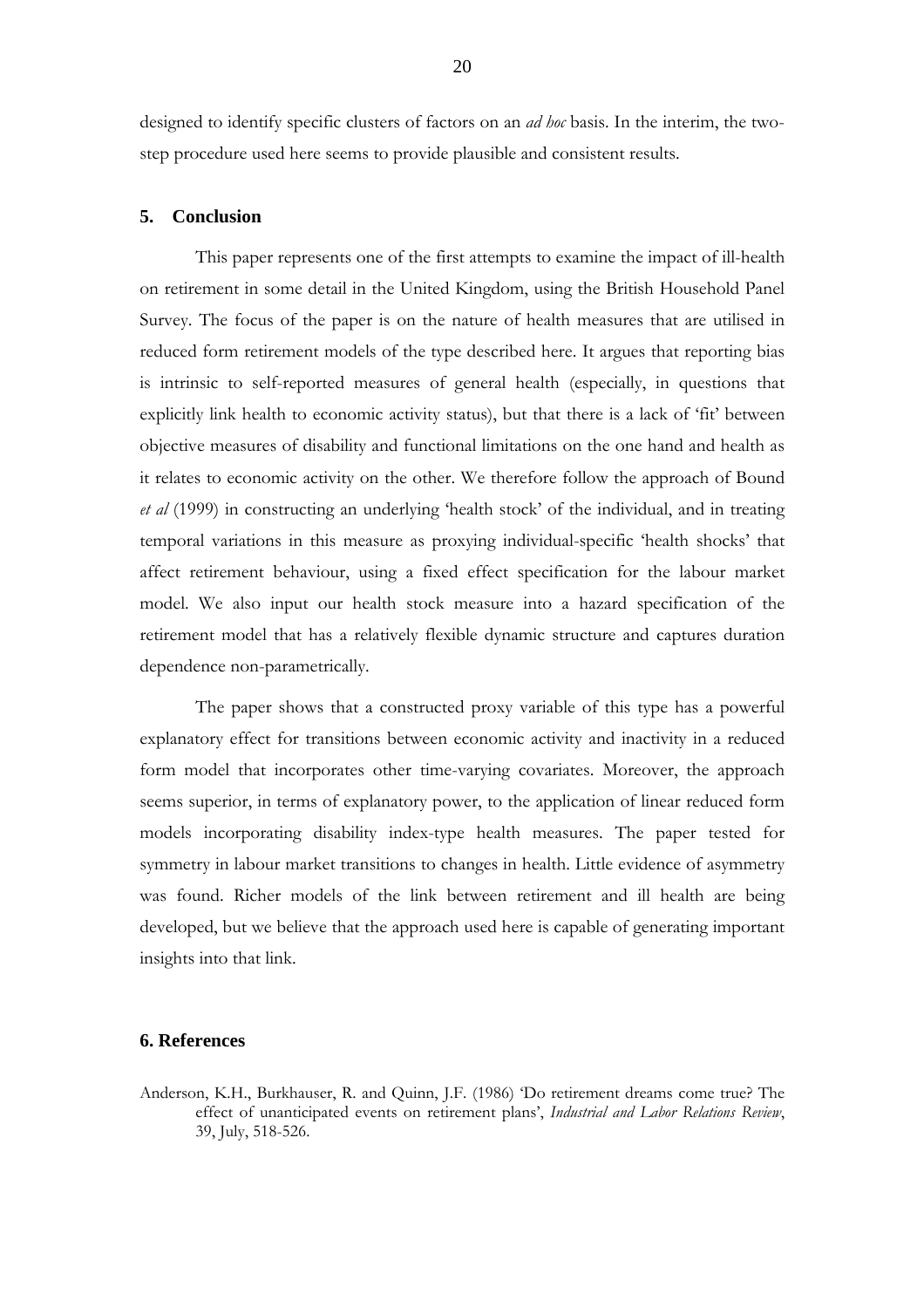- Banks, J., Blundell, R., Disney, R. and Emmerson, C. (2002) 'Retirement, pensions and the adequacy of saving: A guide to the debate', Institute for Fiscal Studies *Briefing Note* 29, London.
- Blundell, R. and Johnson, P. (1998) 'Pensions and labour market participation in the UK', *American Economic Review*, 88, May, 168-172.
- Blundell, R., Meghir, C., and Smith, S. (2002) 'Pension incentives and the pattern of early retirement', *Economic Journal*, 112, March, C153-C170.
- Bound, J. (1991) 'Self-reported versus objective measures of health in retirement models', *Journal of Human Resources,* 26, 106-138.
- Bound, J. and Burkhauser, R. (1999) 'Economic analysis of transfer programs targeted on people with disabilities', in O. Ashenfelter and D. Card (eds) *Handbook of Labor Economics* Volume 3C, Amsterdam: Elsevier Science, 3417-3528.
- Bound, J., Schoenbaum, M., Stinebrickner, T.R. and Waidmann, T. (1999) 'The dynamic effects of health on the labor force transitions of older workers', *Labour Economics*, 6, 179-202.
- Chamberlain, G. (1980) 'Analysis of covariance with qualitative data', *Review of Economic Studies*, 47, 225-238.
- Contoyannis, P. and Rice, N. (2001) 'The impact of health on wages: Evidence from the British Household Panel Survey', *Empirical Economics*, 26, 599-622.
- Disney, R., Emmerson, C., and Wakefield, M. (2003) 'Ill health and retirement in Britain: a panel data-based analysis', *Working Paper* W03/02, Institute for Fiscal Studies, London.
- Disney, R., Grundy, E. and Johnson, P. (1997) *The Dynamics of Retirement*, Research Report No. 72, Department of Social Security, HMSO: London.
- Disney, R. and Smith, S. (2002) 'The labour supply effect of the abolition of the earnings rule for older workers in the United Kingdom', *Economic Journal*, 112, March, C136-C152.
- Disney, R. and Webb, S. (1991) 'Why are there so many long term sick in Britain?' *Economic Journal,* 101, March, 252-262.
- Dwyer, D. S. and Mitchell, O. S. (1999), 'Health problems as determinants of retirement: are selfrated measures endogenous?', *Journal of Health Economics,* vol. 18, pages 173–193.
- Greene, W.H. (2000) *Econometric Analysis*, 4th edition, Prentice Hall: London.
- Griliches, Z. (1974) 'Errors in variables and other unobservables', *Econometrica*, 42, November, 971-998.
- Jenkins, S.P. (1995) 'Easy estimation methods for discrete-time duration models', *Oxford Bulletin of Economics and Statistics,* 57 (1), 129-138.
- Jenkins, S.P. (1997) 'sbe17: Discrete time proportional hazards regression (pgmhaz)', *STATA Technical Bulletin*, STB-39, September, 22-32.
- Jones, A.M., Contoyannis, P. and Rice, N. (2003) 'The dynamics of health in the British Household Panel Study', Department of Economics and Related Studies, University of York: http://www.york.ac.uk/res/herc/papers.html
- Kaplan, G. and Camacho, T. (1983) 'Perceived health and mortality: A nine-year follow-up of the human population laboratory cohort', *American Journal of Epidemiology*, 117, 292-304.
- Kerkhofs, M., Lindeboom, M. and Theeuwes, J. (1999) 'Retirement, financial incentives and health', *Labour Economics*, 6, 203-227.
- Lazear, E. (1986) 'Retirement from the labor force', 305-355 in O. Ashenfelter and R. Layard (eds) *Handbook of Labour Economics, Volume 1*, Elsevier Science Publishers, BV, Amsterdam.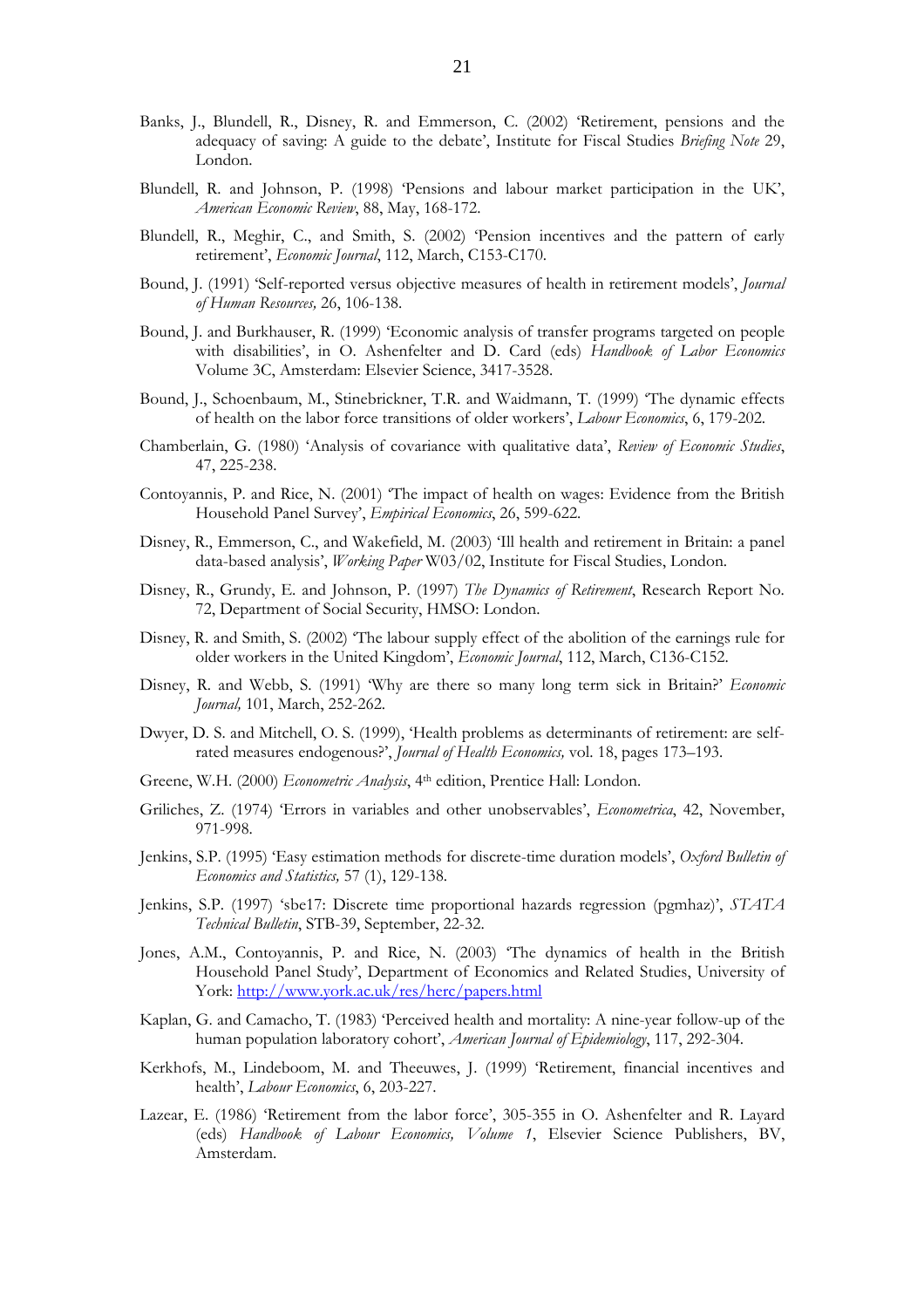- Meghir, C. and Whitehouse, E. (1997) 'Labour market transitions and retirement of men in the UK', *Journal of Econometrics*, 79, 327-354.
- Meyer, B.D. (1990) 'Unemployment insurance and unemployment spells', *Econometrica*, 58 (4), 757-782.
- Miniaci, R. and Stancanelli, E. (1998) 'Microeconometric analysis of the retirement decision: United Kingdom', OECD Economics Department *Working Papers* No. 206, Paris.
- Myers, R. J. (1982) 'Why do people retire early from work?', *Aging and Work*, 5, 83-91.
- Prentice, R. and Gloeckler, L. (1978) 'Regression analysis of grouped survival data with application to breast cancer data', *Biometrics*, 34, 57-67.
- Quinn, J.F., Burkhauser, R. and Myers, D.A. (1990) *Passing the Torch: The influence of economic incentives on work and retirement*, W.E. Upjohn Institute for Employment Research, Kalamazoo, Michigan.
- Stern, S. (1989) 'Measuring the effect of disability on labor force participation', *Journal of Human Resources*, 24, Summer, 361-395.
- Tanner, S. (1998) 'The dynamics of male retirement behaviour', *Fiscal Studies*, 19, May, 175-196.
- Wannamethe, L. and Shaper, A.G. (1991) 'Self-assessment of health status and mortality in middle-aged British men', *International Journal of Epidemiology*, 20, 239-245.
- Wooldridge, M. (2002) *Econometric Analysis of Cross Section and Panel Data*, MIT Press: Cambridge, Mass.
- Zabalaza, A., Pissarides, C. and Barton, M. (1980) 'Social security and the choice between fulltime work, part-time work, and retirement', *Journal of Public Economics*, 14, 245-276.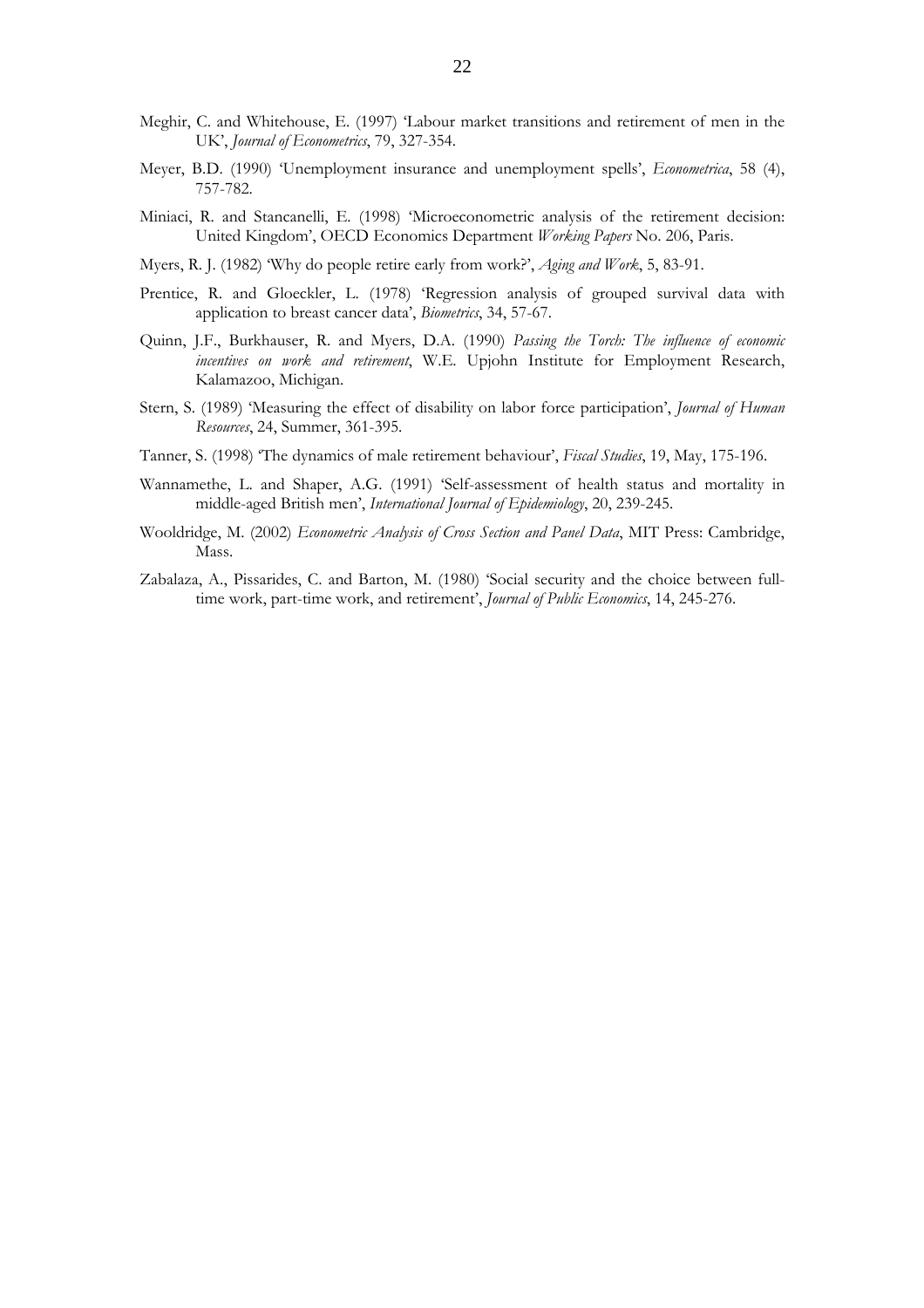|                     | Percentage of whole sample<br>reporting relative health<br>status as: |      | Percentage of sample<br>present in 1991 and 1998<br>reporting relative health<br>status as: |      |
|---------------------|-----------------------------------------------------------------------|------|---------------------------------------------------------------------------------------------|------|
|                     | 1991                                                                  | 1998 | 1991                                                                                        | 1998 |
| Excellent           | 27.2                                                                  | 17.8 | 29.5                                                                                        | 18.2 |
| Good                | 43.4                                                                  | 42.9 | 43.3                                                                                        | 42.4 |
| Fair                | 18.5                                                                  | 25.3 | 18.9                                                                                        | 25.8 |
| Poor                | 8.3                                                                   | 10.7 | 6.7                                                                                         | 9.9  |
| Very poor           | 2.5                                                                   | 3.4  | 1.6                                                                                         | 3.7  |
|                     |                                                                       |      |                                                                                             |      |
| No. of observations | 1,440                                                                 | 478  | 434                                                                                         | 434  |

| Table 1:                                                |
|---------------------------------------------------------|
| Self-assessed health, relative to cohort, 1991 and 1998 |

*Source:* constructed by the authors from successive waves of the BHPS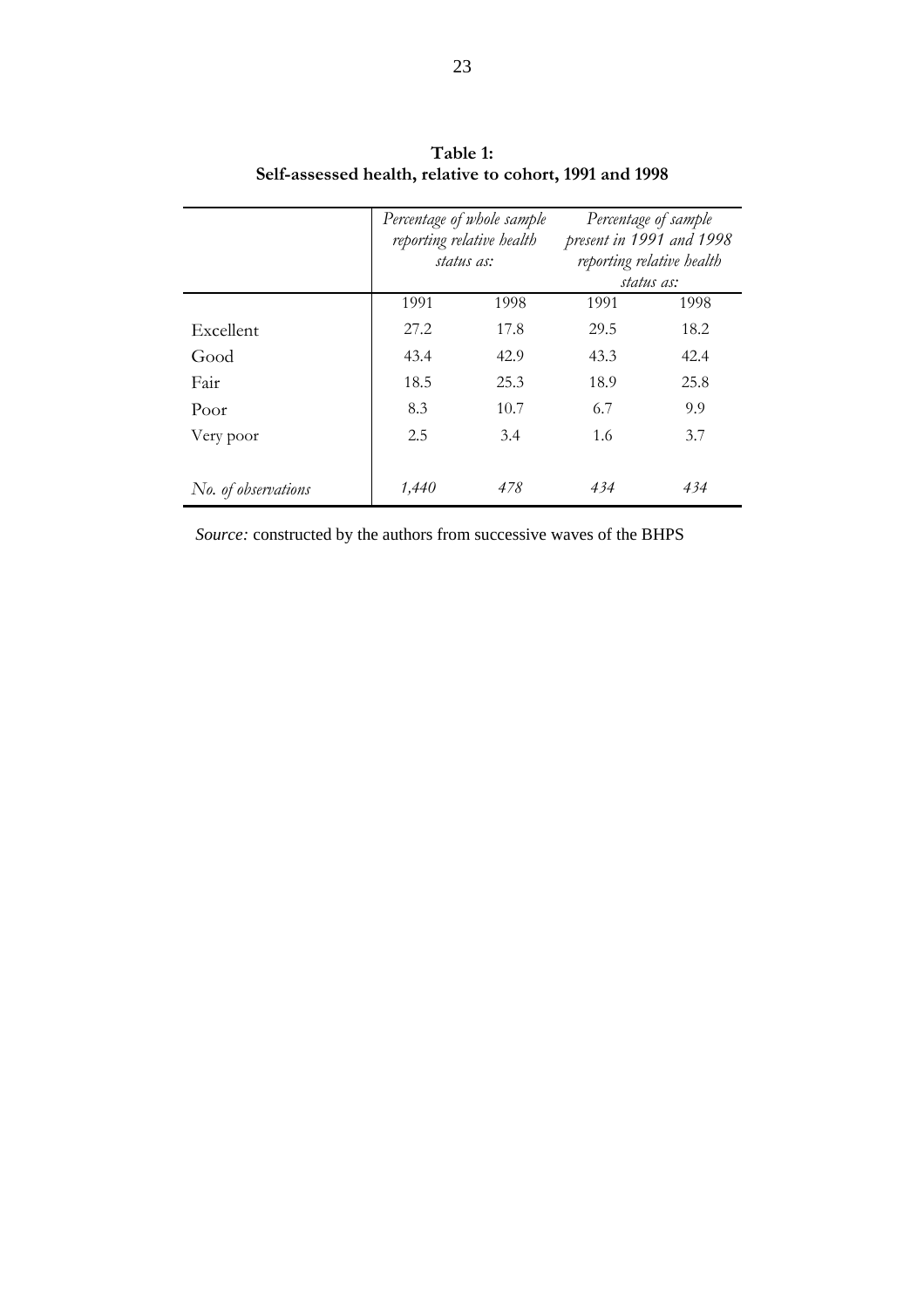| <b>Variable</b>                 | Mean    | s. deviation | Coefficient       | <b>Standard error</b> |
|---------------------------------|---------|--------------|-------------------|-----------------------|
| Male                            | 0.572   | 0.495        | 0.024             | 0.068                 |
| In a couple                     | 0.819   | 0.385        | $0.202$ **        | 0.081                 |
| Age/10                          | 5.571   | 0.400        | $-52.481$         | 49.703                |
| $(Age/10)$ squared              | 31.191  | 4.519        | 9.047             | 8.792                 |
| $(Age/10)$ cubed                | 175.560 | 38.429       | $-0.517$          | 0.517                 |
| Owner-occupier                  | 0.770   | 0.421        | $-0.040$          | 0.089                 |
| Own-outright                    | 0.368   | 0.482        | 0.038             | 0.072                 |
| Housing equity $(f, 000)$       | 54.411  | 64.246       | $***$<br>0.001    | 0.001                 |
| Regional unemployment rate, %   | 6.118   | 1.500        | $-0.104$          | 0.081                 |
| White                           | 0.970   | 0.170        | $-0.025$          | 0.180                 |
| Number of children in household | 0.093   | 0.380        | $-0.099$          | 0.081                 |
| Regional dummies:               |         |              |                   |                       |
| Live in conurbation             | 0.308   | 0.462        | 0.091             | 0.103                 |
| South West                      | 0.095   | 0.294        | 0.162             | 0.124                 |
| East Midlands                   | 0.081   | 0.272        | 0.057             | 0.151                 |
| <b>West Midlands</b>            | 0.097   | 0.295        | 0.195             | 0.162                 |
| North West                      | 0.102   | 0.303        | 0.376             | 0.260                 |
| Yorkshire/Humberside            | 0.088   | 0.283        | 0.189             | 0.213                 |
| Rest of North                   | 0.069   | 0.254        | 0.451             | 0.351                 |
| Wales                           | 0.052   | 0.222        | 0.166             | 0.273                 |
| Scotland                        | 0.087   | 0.282        | 0.325             | 0.289                 |
| <b>Education dummies:</b>       |         |              |                   |                       |
| Degree                          | 0.076   | 0.266        | ***<br>0.405      | 0.122                 |
| Other higher qualification      | 0.128   | 0.335        | $0.252$ **        | 0.099                 |
| A-level (or equivalent)         | 0.077   | 0.267        | 0.171             | 0.119                 |
| O-level (or equivalent)         | 0.133   | 0.339        | $***$<br>0.226    | 0.095                 |
| Low education                   | 0.105   | 0.306        | ***<br>0.271      | 0.103                 |
| Health 'difficulties':          |         |              |                   |                       |
| Doing housework                 | 0.055   | 0.228        | $-0.675$ ***      | 0.173                 |
| Climbing stairs                 | 0.078   | 0.268        | $-0.218$          | 0.171                 |
| Getting dressed                 | 0.024   | 0.152        | $-0.406$ *        | 0.228                 |
| Walking 10mins                  | 0.078   | 0.268        | $-0.925$ ***      | 0.167                 |
| Health 'problems':              |         |              |                   |                       |
| Arms/legs/hands                 | 0.333   | 0.472        | $-0.589$ ***      | 0.067                 |
| Sight                           | 0.085   | 0.279        | $-0.407$ ***      | 0.110                 |
| Hearing                         | 0.090   | 0.287        | 0.130             | 0.106                 |
| Skin/allergies                  | 0.077   | 0.267        | $-0.243$ **       | 0.110                 |
| Chest/breathing                 | 0.098   | 0.297        | $-0.926$ ***      | 0.103                 |
| Heart/blood press.              | 0.181   | 0.385        | $-0.730$ ***      | 0.079                 |
| Stomach/digestion               | 0.066   | 0.248        | ***<br>$-0.538$   | 0.121                 |
| Diabetes                        | 0.026   | 0.160        | $-1.082$ ***      | 0.186                 |
| Anxiety/depression              | 0.049   | 0.217        | $-0.739$ ***      | 0.137                 |
| Alcohol/drugs                   | 0.005   | 0.070        | $-0.745$ *        | 0.433                 |
| Epilepsy                        | 0.008   | 0.087        | $-0.721$<br>$***$ | 0.335                 |
| Migraine                        | 0.070   | 0.255        | $***$<br>$-0.377$ | 0.117                 |
| Other                           | 0.052   | 0.222        | ***<br>$-0.693$   | 0.134                 |
| F-tests:                        |         |              | Chi-Squared       | P-Value               |
| Regional dummies                |         |              | 4.92              | 0.84                  |
| <b>Education dummies</b>        |         |              | 19.07 **          | 0.002                 |
| Health 'difficulties'           |         |              | ***<br>151.12     | 0.000                 |
| Health 'problems'               |         |              | ***<br>352.98     | 0.000                 |

**Table 2**: **Results of 1991 Ordered Probit estimating self–reported health status as a function of 'objective' health measures and individual characteristics** 

\*\*: significant at 5% level

\*\*\*: significant at 1% level

Number of obs = 1,440; Log likelihood =  $-1,495.48$ ; LR  $\chi^2(42) = 834.29$ 

A full set of results from the other 7 years is available from the authors on request.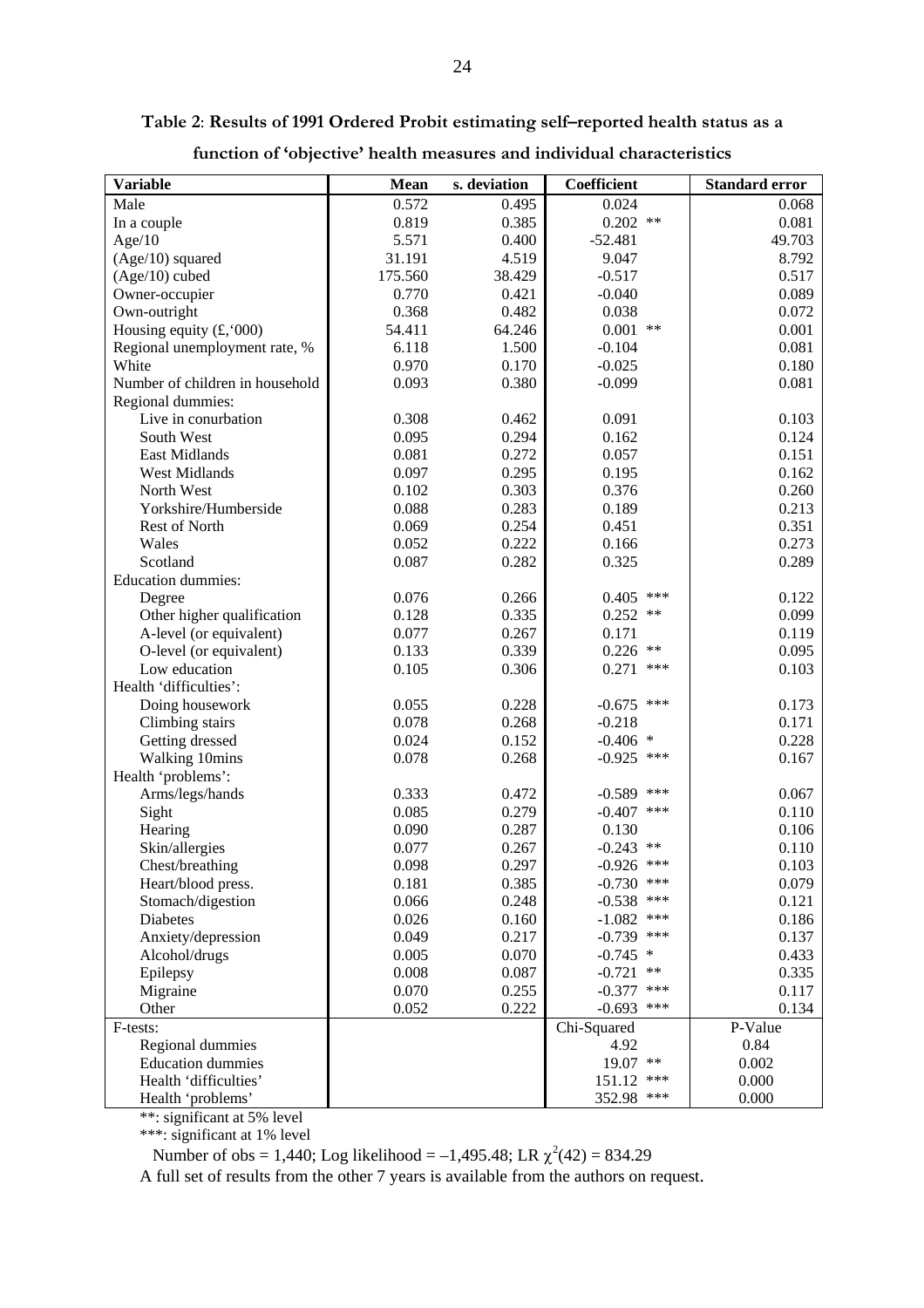|                            | (1)<br><b>Fixed effects logit</b> |            | (2)<br>Logit            |       | (3)<br><b>Linear fixed effects</b>                         |                 |
|----------------------------|-----------------------------------|------------|-------------------------|-------|------------------------------------------------------------|-----------------|
|                            | Coefficient                       | s.e.       | Coefficient             | s.e.  | Coefficient                                                | s.e.            |
| Age/10                     | 29.744<br>$\ast\ast$              | 12.141     | 8.699<br>***            | 3.138 | 1.557<br>***                                               | 0.553           |
| $(Age/10)$ squared         | $-3.155$<br>$**$                  | 1.084      | $-0.919$<br>***         | 0.275 | $-0.172$<br>***                                            | 0.049           |
| Couple                     | 0.129                             | 0.807      | 0.320<br>$\ast\ast$     | 0.143 | 0.045                                                      | 0.043           |
| No. children in household  | $-0.870$                          | 0.630      | $-0.455$<br>***         | 0.147 | $-0.052$<br>$**$                                           | 0.026           |
| Regional unemployment rate | $-0.128$<br>$**$                  | 0.051      | $-0.014$                | 0.017 | $-0.007$<br>***                                            | 0.003           |
| Housing equity             | $-0.006$<br>$\ast$                | 0.004      | $-0.002$                | 0.001 | $-0.001$<br>$**$                                           | 0.000           |
| <b>Health stock</b>        | 0.352<br>***                      | 0.117      | 0.782<br>***            | 0.059 | 0.041<br>***                                               | 0.009           |
| Constant                   | n/a                               | n/a        | $-19.582$<br>$\ast\ast$ | 8.976 | $-2.633$<br>$\ast$                                         | 1.554           |
|                            |                                   |            |                         |       |                                                            |                 |
| No of cases                | Obs= $2,279$                      | Groups=374 | Obs= $6,944$            |       | $Obs=6,944$                                                | Groups= $1,608$ |
| Log likelihood             | $-628.28$                         |            | $-3,950.16$             |       | $R^2$ within 0.0951<br>Between 0.0908<br>Overall<br>0.0922 |                 |

**Table 3: Economic activity equations** 

Note: \*\*\*= significant at 1% level \*\*= significant at 5% level \*= significant at 10% level. The standard logit model also includes a set of regressors that are time-invariant, such as gender, educational qualifications and regional dummies, which are not included in either the conditional logit or the linear fixed effects model. These comprise all of the variables shown in table 2 except for those relating to health difficulties (with activities of daily living) and to

specific health problems (the excluded variables comprise the vector  $Z_{it}$  in equation 1 in section 2.1). Due to the health stock being calculated from the predicted index of eight ordered probits the standard errors are estimated using a bootstrapping technique. 500 bootstraps for each equation have been run. In the conditional logit and the linear fixed effects model we select a

random sample of individuals (and then select all observations for that individual), while in the logit model we select randomly across all observations (i.e. observations of the same individual in different years are selected separately). Due to some of the random draws leading to non-convergence of the ordered probits the total number of bootstraps used in the calculation of the standard errors is 482 in the conditional logit and 481 the linear fixed effects model and also (coincidentally) in the pooled logit.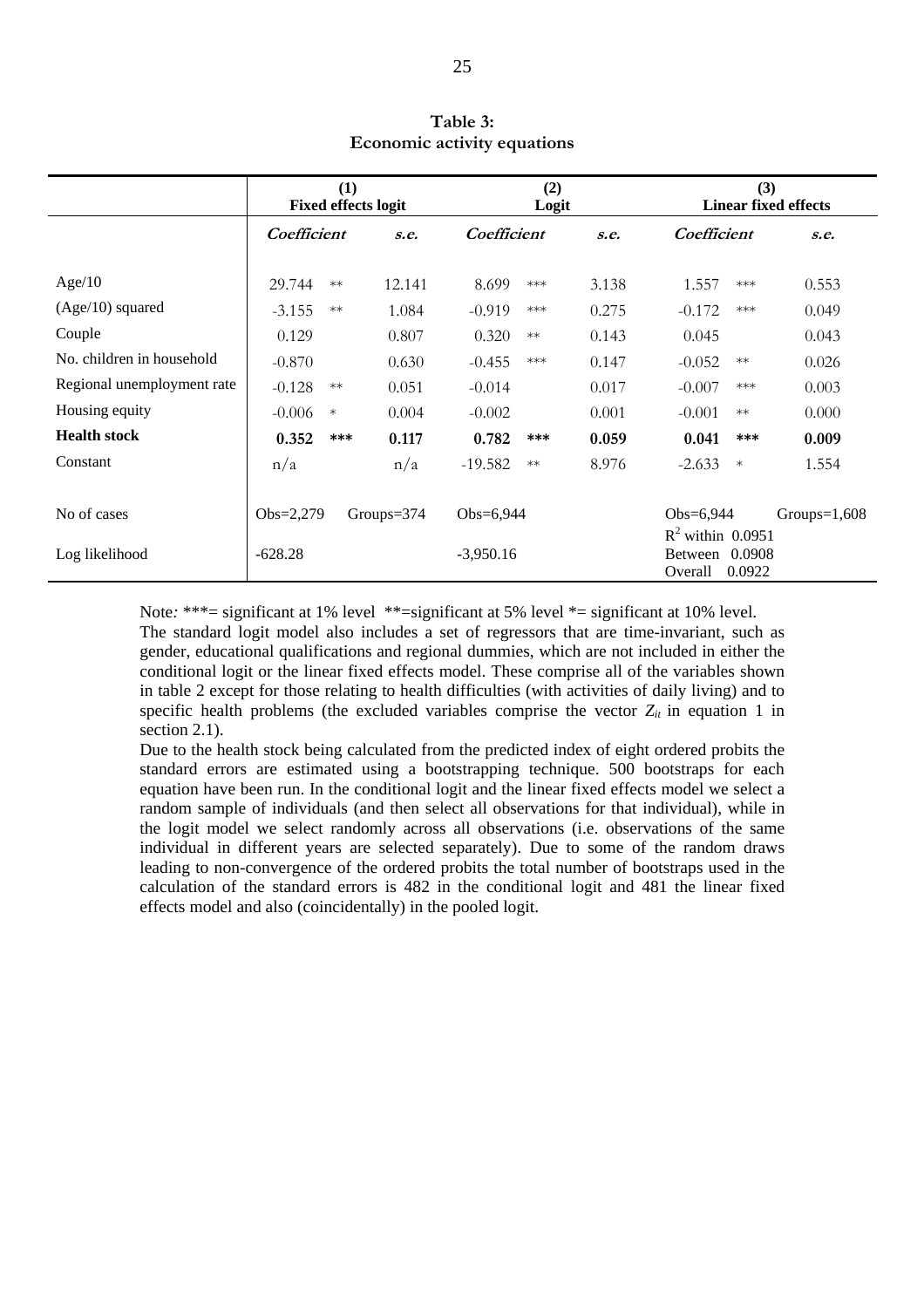|                                                                                                 | Coefficient |            | (s.e)   | Hazard ratio                                           |
|-------------------------------------------------------------------------------------------------|-------------|------------|---------|--------------------------------------------------------|
| Sex (male $= 1$ )                                                                               | $-0.229$    |            | (0.225) | 0.796                                                  |
| Living in a couple                                                                              | $-0.425$    | $\ast$     | (0.250) | 0.653                                                  |
| Number of children in house                                                                     | 0.495       |            | (0.373) | 1.641                                                  |
| Age at start of obs'd spell                                                                     | 0.224       | $***$      | (0.045) | 1.251                                                  |
| Duration dummies:                                                                               |             |            |         | (LR-test rejects joint significance, p-stat 0.301)     |
| Two years                                                                                       | 0.335       |            | (0.241) | 1.397                                                  |
| Three years                                                                                     | 0.591       | $\ast$     | (0.305) | 1.805                                                  |
| Four years                                                                                      | 0.832       | $**$       | (0.373) | 2.297                                                  |
| Five years                                                                                      | 0.783       | $\ast$     | (0.468) | 2.188                                                  |
| Six years                                                                                       | 0.876       |            | (0.552) | 2.401                                                  |
| Seven years                                                                                     | 1.199       | $\ast$     | (0.665) | 3.317                                                  |
| Time in work at start of obs.                                                                   | $-0.006$    |            | (0.010) | 0.994                                                  |
| Housing equity                                                                                  | 0.005       | $\ast\ast$ | (0.002) | 1.005                                                  |
| Regional unemployment rate                                                                      | $-0.132$    |            | (0.082) | 0.876                                                  |
| <b>Education</b> dummies:                                                                       |             |            |         | (LR-test rejects joint significance, p-stat 0.968)     |
| Degree                                                                                          | 0.062       |            | (0.317) | 1.064                                                  |
| Other high qualification                                                                        | $-0.029$    |            | (0.271) | 0.971                                                  |
| A-level                                                                                         | $-0.143$    |            | (0.358) | 0.867                                                  |
| O-level                                                                                         | 0.011       |            | (0.293) | 1.011                                                  |
| Lower qualifications                                                                            | $-0.310$    |            | (0.313) | 0.733                                                  |
| Region dummies:                                                                                 |             |            |         | (LR-test cannot reject joint sig. at 2%, p-stat 0.012) |
| Conurbation                                                                                     | $-0.098$    |            | (0.255) | 0.906                                                  |
| South west                                                                                      | 0.331       |            | (0.342) | 1.393                                                  |
| East midlands                                                                                   | 0.264       |            | (0.369) | 1.302                                                  |
| West midlands                                                                                   | 0.358       |            | (0.360) | 1.430                                                  |
| North west                                                                                      | 0.688       | $**$       | (0.317) | 1.990                                                  |
| Yorks/Humberside                                                                                | 0.593       | $\ast$     | (0.340) | 1.809                                                  |
| Rest of north                                                                                   | 0.265       |            | (0.438) | 1.303                                                  |
| Wales                                                                                           | 2.112       | ***        | (0.621) | 8.267                                                  |
| Scotland                                                                                        | 1.172       | $**$       | (0.516) | 3.228                                                  |
| <b>Health stock</b>                                                                             | $-0.583$    | ***        | (0.128) | 0.558                                                  |
| Lagged health stock                                                                             | $-0.611$    | ***        | (0.147) | 0.543                                                  |
| Constant included; Unobserved heterogeneity included using a gamma mixing distribution          |             |            |         |                                                        |
| LR test of significance of unobserved beterogeneity fails to reject $P$ -stat $\equiv 0.000012$ |             |            |         |                                                        |

**Table 4: Hazard model of final exit from economic activity**

LR test of significance of unobserved heterogeneity fails to reject,  $P$ -stat =  $0.000012$ 

No of cases 2,557 observations, 725 spells, 725 individuals. Log likelihood and 1-739.88

Note: Results are for the Prentice-Gloeckler/Meyer hazard specification with unobserved heterogeneity described by a gamma mixing distribution. Due to the health stock variables being predicted from ordered probits, the standard errors are estimated using a bootstrapping technique. 500 bootstraps for each were run. For each replication of the bootstrap a random sample of individuals was drawn and all observations of each individual were used. Due to 19 of the random draws leading to non-convergence of the ordered probits, the total number of bootstraps used in the calculation of the standard errors was 481.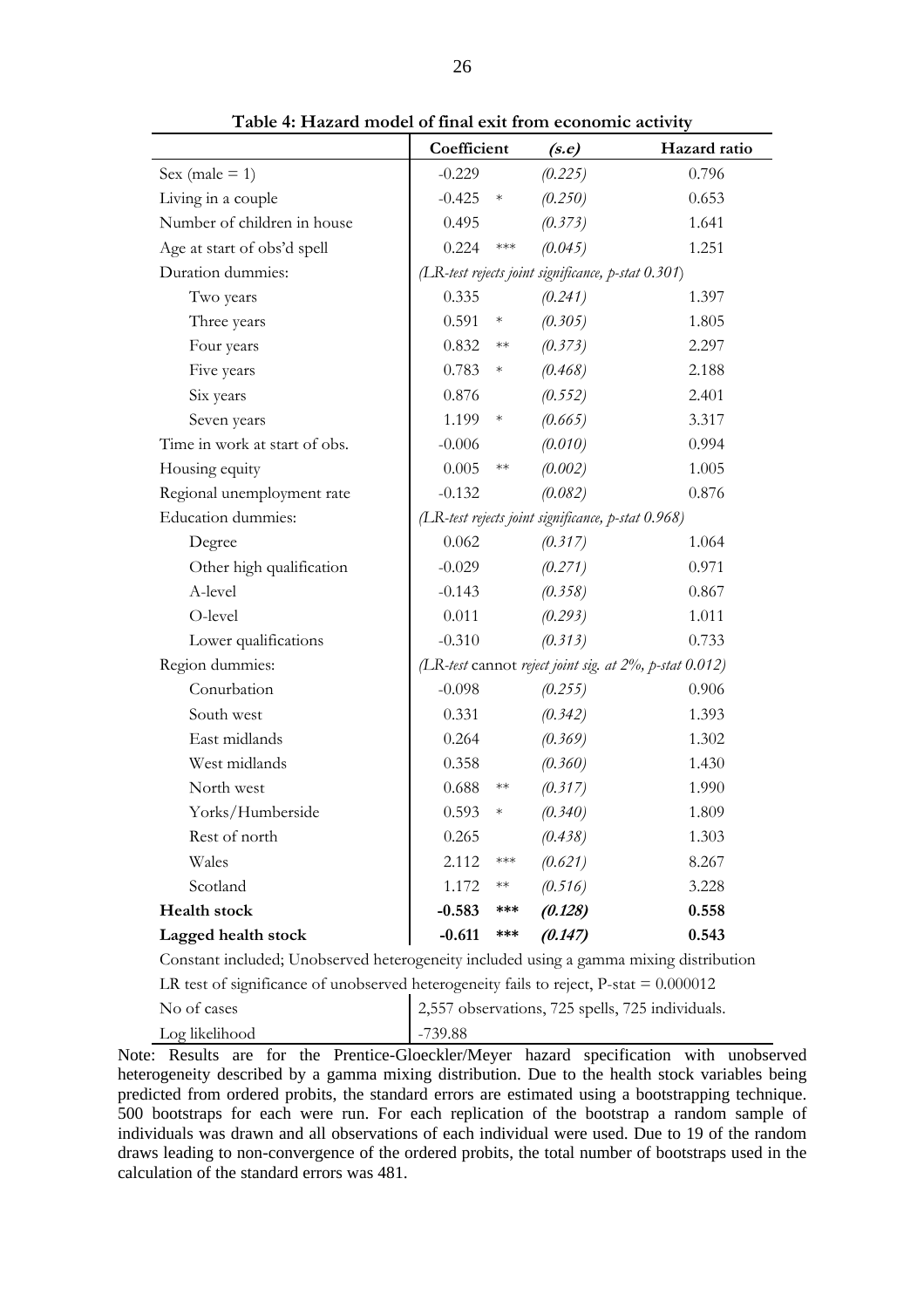| (a) Exit model              |                 |         |              |  |
|-----------------------------|-----------------|---------|--------------|--|
|                             | Coefficient     | (s.e)   | Hazard ratio |  |
| Sex (male $= 1$ )           | $-0.137$        | (0.170) | 0.872        |  |
| Living in a couple          | $-0.208$        | (0.226) | 0.812        |  |
| Number of children in house | 0.255           | (0.233) | 1.291        |  |
| Age at start of obs'd spell | 0.133<br>$***$  | (0.028) | 1.142        |  |
| Housing equity              | 0.003<br>$**$   | (0.002) | 1.003        |  |
| Regional unemployment rate  | $-0.045$        | (0.068) | 0.956        |  |
| <b>Health stock</b>         | $-0.577$<br>*** | (0.106) | 0.562        |  |
| Lagged health stock         | $-0.360$<br>*** | (0.110) | 0.698        |  |

**Table 5: Testing Symmetry: Hazard models for exit from/entry into economic activity** 

Dummies included for: duration (No. of years)<sup>2</sup>; education (six levels); region Constant included

Unobserved heterogeneity included using a gamma mixing distribution

| LR test of significance of unobserved heterogeneity fails to reject, P-stat = $0.0003$ |  |  |
|----------------------------------------------------------------------------------------|--|--|
|                                                                                        |  |  |

| No of cases    | 2,732 observations, 799 spells, 747 individuals |
|----------------|-------------------------------------------------|
| Log likelihood | $-924.6$                                        |

| (b) Entry Model             |                  |         |              |  |
|-----------------------------|------------------|---------|--------------|--|
|                             | Coefficient      | (s.e)   | Hazard ratio |  |
| Sex (male $= 1$ )           | 0.250            | (0.186) | 1.284        |  |
| Living in a couple          | 0.421<br>$\ast$  | (0.249) | 1.524        |  |
| Number of children in house | $-0.336$         | (0.292) | 0.714        |  |
| Age at start of obs'd spell | $-0.134$<br>***  | (0.026) | 0.874        |  |
| Housing equity              | $-0.004$<br>$**$ | (0.002) | 0.996        |  |
| Regional unemployment rate  | $-0.113$<br>$**$ | (0.057) | 0.893        |  |
| <b>Health stock</b>         | 0.158            | (0.122) | 1.171        |  |
| Lagged health stock         | 0.404<br>***     | (0.132) | 1.498        |  |

Dummies included for: duration (No. of years)<sup>2</sup>; education (six levels); region Constant included

Unobserved heterogeneity not included.

LR test of significance of (gamma) unobserved heterogeneity rejects, P-stat = 0.5

| No of cases    | 1,834 observations, 654 spells, 621 individuals |
|----------------|-------------------------------------------------|
| Log likelihood | $-396.3$                                        |

<sup>a</sup> Plus a variable indicating the number of years a person had been working/unoccupied when they first entered the sample, if they were working/unoccupied when first observed.

Note: Due to the health stock variables being predicted from ordered probits, the standard errors are estimated using a bootstrapping technique. 500 bootstraps for each were run. In the exit model 482 ran successfully while 488 ran successfully in the entry model.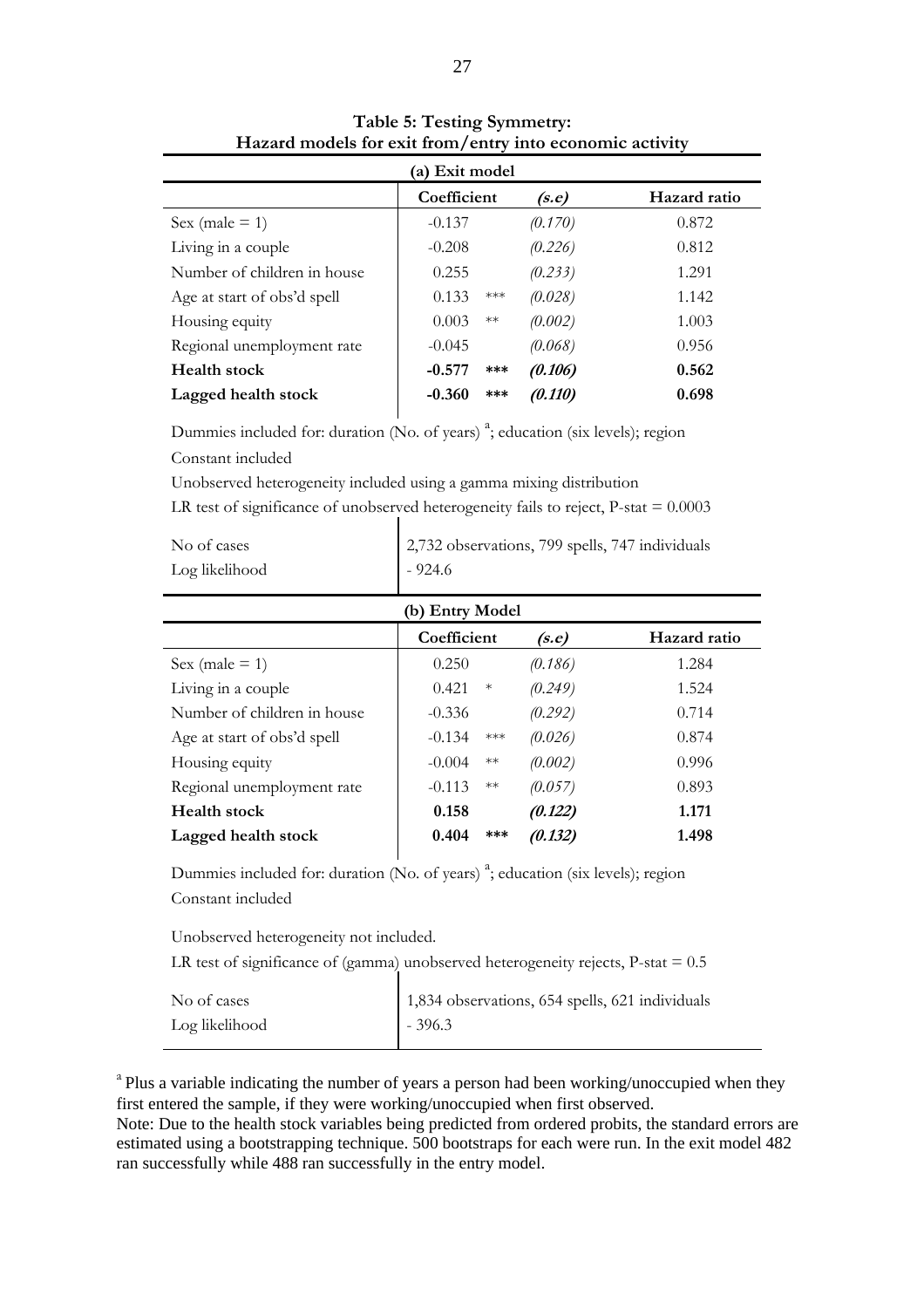#### **Table 6:**

# **Symmetry and economic activity equations (Alternative health question)**

|                                | (1)<br>Fixed effects logit |            |            | (2)<br>Logit  |             |        | (3)<br>Linear fixed effects         |        |                 |
|--------------------------------|----------------------------|------------|------------|---------------|-------------|--------|-------------------------------------|--------|-----------------|
|                                | Coefficient                |            | s.e.       |               | Coefficient |        | Coefficient                         |        | s.e.            |
| Age/10                         | 40.184                     | $\ast\ast$ | 16.147     | 12.450        | $***$       | 3.675  | 1.905                               | $***$  | 0.663           |
| $(Age/10)$ squared             | $-4.115$                   | $***$      | 1.442      | $-1.220$      | $***$       | 0.319  | $-0.201$                            | $***$  | 0.059           |
| Couple                         | 1.078                      |            | 1.860      | 0.271         |             | 0.177  | 0.103                               | $\ast$ | 0.059           |
| # children in household        | $-1.372$                   | $*$        | 0.778      | $-0.513$      | $***$       | 0.171  | $-0.080$                            | $***$  | 0.030           |
| Regional unemployment rate     | $-0.194$                   | $**$       | 0.081      | $-0.012$      |             | 0.021  | $-0.009$                            | $**$   | 0.004           |
| Housing equity                 | $-0.004$                   |            | 0.004      | $-0.003$      | $**$        | 0.001  | 0.000                               |        | 0.000           |
| <b>Health no limit on work</b> | 1.650                      | $***$      | 0.467      | 2.713         | ***         | 0.211  | 0.162                               | ***    | 0.040           |
| <b>Symmetric health impact</b> | $-0.180$                   |            | 0.125      | $-0.451$      | ***         | 0.091  | $-0.018$                            | $***$  | 0.008           |
| Constant                       | N/a                        |            | N/a        | 32.920        | $***$       | 10.588 | $-3.802$                            | $**$   | 1.859           |
|                                |                            |            |            |               |             |        |                                     |        |                 |
| No of cases                    | $Obs=1,495$                |            | Groups 271 | $Obs = 5.098$ |             |        | Obs= $5,098$                        |        | Groups= $1,239$ |
|                                |                            |            |            |               |             |        | $R^2$ within 0.0777                 |        |                 |
| Log likelihood                 | $-429.31$                  |            |            | $-2,905.48$   |             |        | Between 0.1109<br>Overall<br>0.0979 |        |                 |

Note: \*\*\*= significant at 1% level \*\*= significant at 5% level \*= significant at 10% level. The IV-type technique is applied to the question 'Does your health affect the type or amount of work that you undertake?' [YES/NO].

As in Table 3, the pooled logit model also includes a set of time invariant regressors for which coefficients are not reported.

Also as explained in the note to Table 3, standard errors are estimated using a bootstrapping technique with 500 replications. All random draws converged as the  $1<sup>st</sup>$  stage estimation is now a probit rather than the ordered probit used in the estimations reported in Table 3.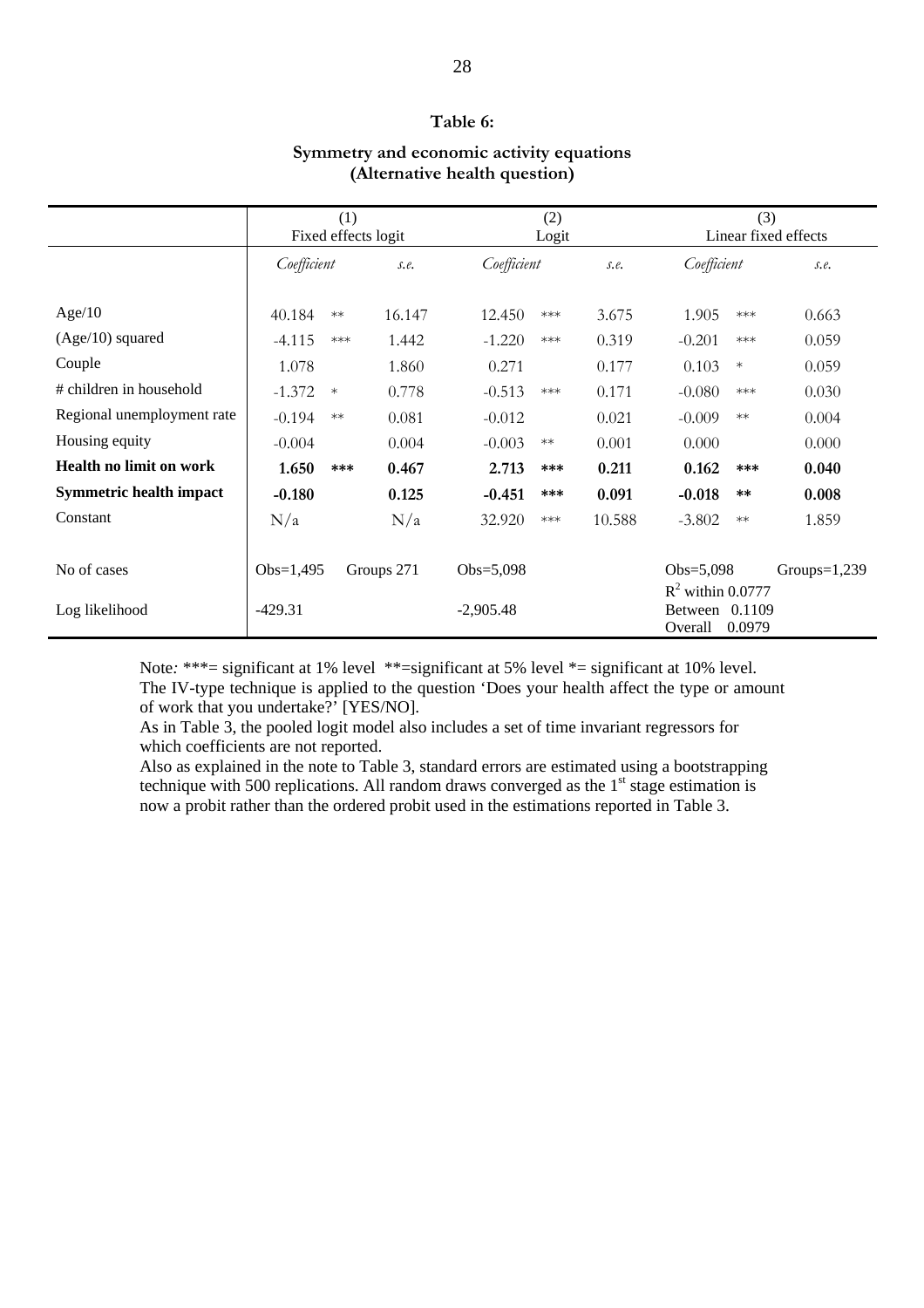| Specification                  | $\mathcal{L}$    |      | (2)          |           |                   | (3)          |                    |      |         |
|--------------------------------|------------------|------|--------------|-----------|-------------------|--------------|--------------------|------|---------|
|                                | Coeff            | (se) | $Ha\chi$ rat | Coeff     | (se)              | $Ha\chi$ rat | Coeff              | (se) | Haz rat |
| Predicted health stock         | $-0.583$ (0.128) |      | 0.558        |           |                   |              |                    |      |         |
| Lag pred. health stock         | $-0.611$ (0.147) |      | 0.543        |           |                   |              |                    |      |         |
| No of Difficulties with:       |                  |      |              |           | 1.190 $(0.240)$   | 3.288        |                    |      |         |
| Doing housework                |                  |      |              |           |                   |              | 1.216 (0.584)      |      | 3.374   |
| Climbing stairs                |                  |      |              |           |                   |              | $1.073$ $(0.548)$  |      | 2.923   |
| Getting dressed                |                  |      |              |           |                   |              | $1.042$ $(1.013)$  |      | 2.835   |
| Walking 10mins                 |                  |      |              |           |                   |              | 1.281 $(0.526)$    |      | 3.602   |
| Lag No. difficulties with:     |                  |      |              |           | $0.668$ $(0.260)$ | 1.949        |                    |      |         |
| Doing housework                |                  |      |              |           |                   |              | $0.531$ $(0.743)$  |      | 1.701   |
| Climbing stairs                |                  |      |              |           |                   |              | $0.865$ $(0.676)$  |      | 2.374   |
| Getting dressed                |                  |      |              |           |                   |              | $1.102$ $(1.085)$  |      | 3.011   |
| Walking 10mins                 |                  |      |              |           |                   |              | $0.201$ $(0.681)$  |      | 1.223   |
|                                |                  |      |              |           |                   |              |                    |      |         |
| No of Health problems<br>with: |                  |      |              |           | $0.184$ (0.099)   | 1.203        |                    |      |         |
| Arms/legs/hands                |                  |      |              |           |                   |              | $0.180$ $(0.203)$  |      | 1.197   |
| Sight                          |                  |      |              |           |                   |              | $0.310$ $(0.445)$  |      | 1.364   |
| Hearing                        |                  |      |              |           |                   |              | $0.130$ $(0.300)$  |      | 1.139   |
| Skin/allergies                 |                  |      |              |           |                   |              | $-0.356$ (0.364)   |      | 0.700   |
| Chest/breathing                |                  |      |              |           |                   |              | $0.175$ $(0.354)$  |      | 1.192   |
| Heart/blood press.             |                  |      |              |           |                   |              | $0.171$ $(0.275)$  |      | 1.186   |
| Stomach/digestion              |                  |      |              |           |                   |              | $0.326$ $(0.346)$  |      | 1.386   |
| <b>Diabetes</b>                |                  |      |              |           |                   |              | $-1.775$ $(1.363)$ |      | 0.169   |
| Anxiety/depression             |                  |      |              |           |                   |              | $1.008$ (0.397)    |      | 2.741   |
| Alcohol/drugs                  |                  |      |              |           |                   |              | 1.890 (1.220)      |      | 6.621   |
| Epilepsy                       |                  |      |              |           |                   |              | $-0.526$ $(4.874)$ |      | 0.591   |
| Migraine                       |                  |      |              |           |                   |              | $-0.041$ (0.423)   |      | 0.959   |
| Other                          |                  |      |              |           |                   |              | $-0.277$ (0.493)   |      | 0.758   |
| Lag No. health probs with:     |                  |      |              |           | $0.293$ $(0.102)$ | 1.340        |                    |      |         |
| Arms/legs/hands                |                  |      |              |           |                   |              | $0.563$ $(0.201)$  |      | 1.756   |
| Sight                          |                  |      |              |           |                   |              | $0.556$ (0.375)    |      | 1.744   |
| Hearing                        |                  |      |              |           |                   |              | $-0.176$ (0.317)   |      | 0.838   |
| Skin/allergies                 |                  |      |              |           |                   |              | $0.295$ $(0.345)$  |      | 1.343   |
| Chest/breathing                |                  |      |              |           |                   |              | $0.661$ $(0.367)$  |      | 1.937   |
| Heart/blood press.             |                  |      |              |           |                   |              | $0.649$ $(0.292)$  |      | 1.914   |
| Stomach/digestion              |                  |      |              |           |                   |              | $-0.675$ (0.419)   |      | 0.509   |
| Diabetes                       |                  |      |              |           |                   |              | $0.079$ $(1.350)$  |      | 1.083   |
| Anxiety/depression             |                  |      |              |           |                   |              | $-0.355$ (0.512)   |      | 0.701   |
| Alcohol/drugs                  |                  |      |              |           |                   |              | $1.621$ $(1.094)$  |      | 5.056   |
| Epilepsy                       |                  |      |              |           |                   |              | $-1.506$ $(4.899)$ |      | 0.222   |
| Migraine                       |                  |      |              |           |                   |              | $-0.023(0.392)$    |      | 0.977   |
| Other                          |                  |      |              |           |                   |              | $0.700$ $(0.432)$  |      | 2.013   |
| Log likelihood                 | $-739.88$        |      |              | $-728.41$ |                   |              | $-710.33$          |      |         |

**Table 7: Sensitivity of economic activity to health measure (hazard model)**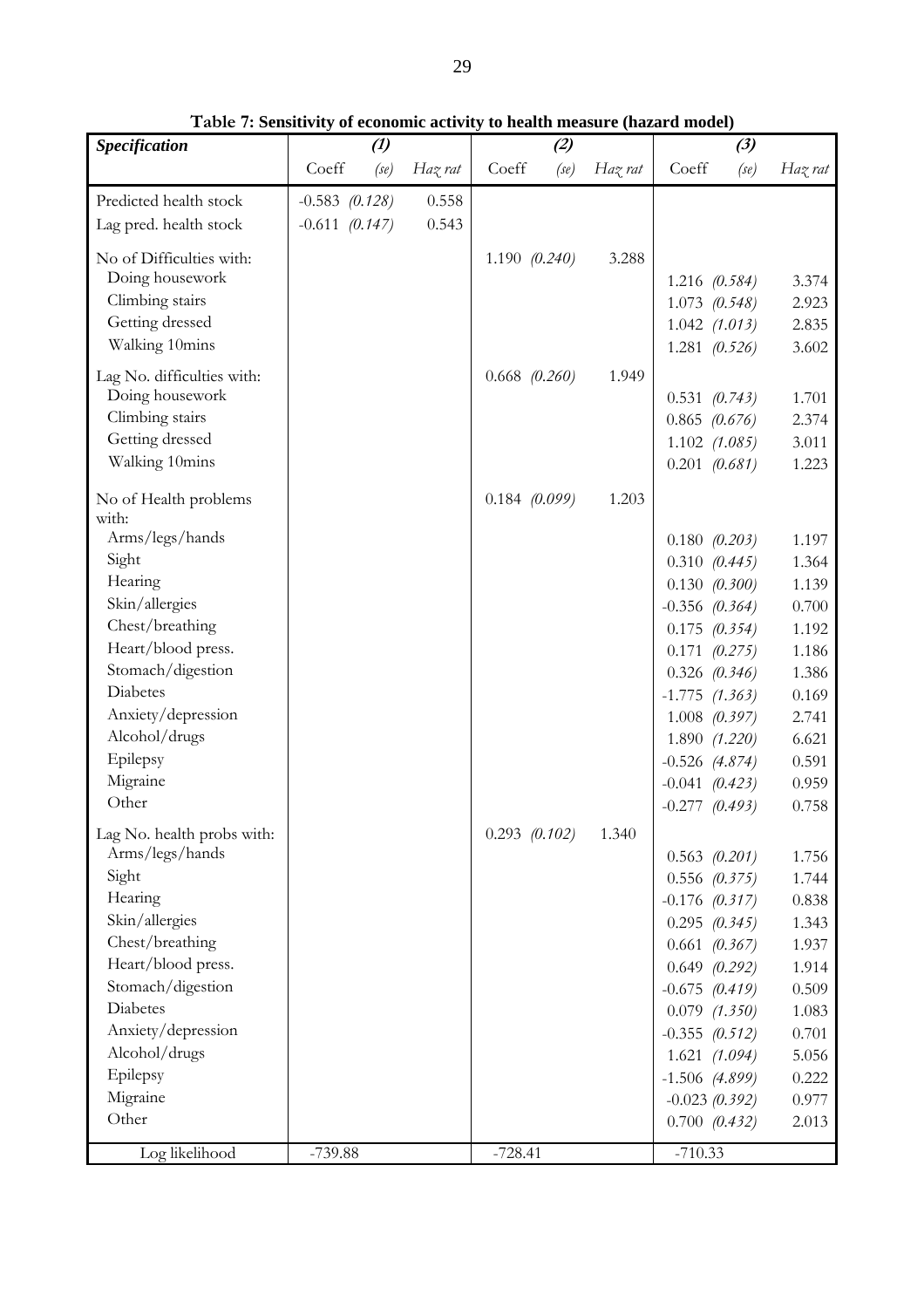Notes to Table 7: Results are for the Prentice-Gloeckler/Meyer hazard specification with unobserved heterogeneity described by a gamma mixing distribution.

The regression reported in column (1) is our baseline model as reported in table 4. The regression in column (2) replaces our generated health stock regressor and its lag with count variables indicating the number of specific health problems and its lag, and the number of difficulties with activities or daily living, and its lag. Instead of entering counts, in column (3) we enter dummies indicating each difficulty or problem. Column (2) therefore amounts to a restriction of column (3) such that within the groups of current and lagged problems and difficulties variables enter with a fixed coefficient.

**Figure 1 Numbers of claimants of Invalidity and Incapacity Benefit aged 50 and over, 1980 to 2000** 



Note: Data in thousands. Source: Banks *et al* (2002)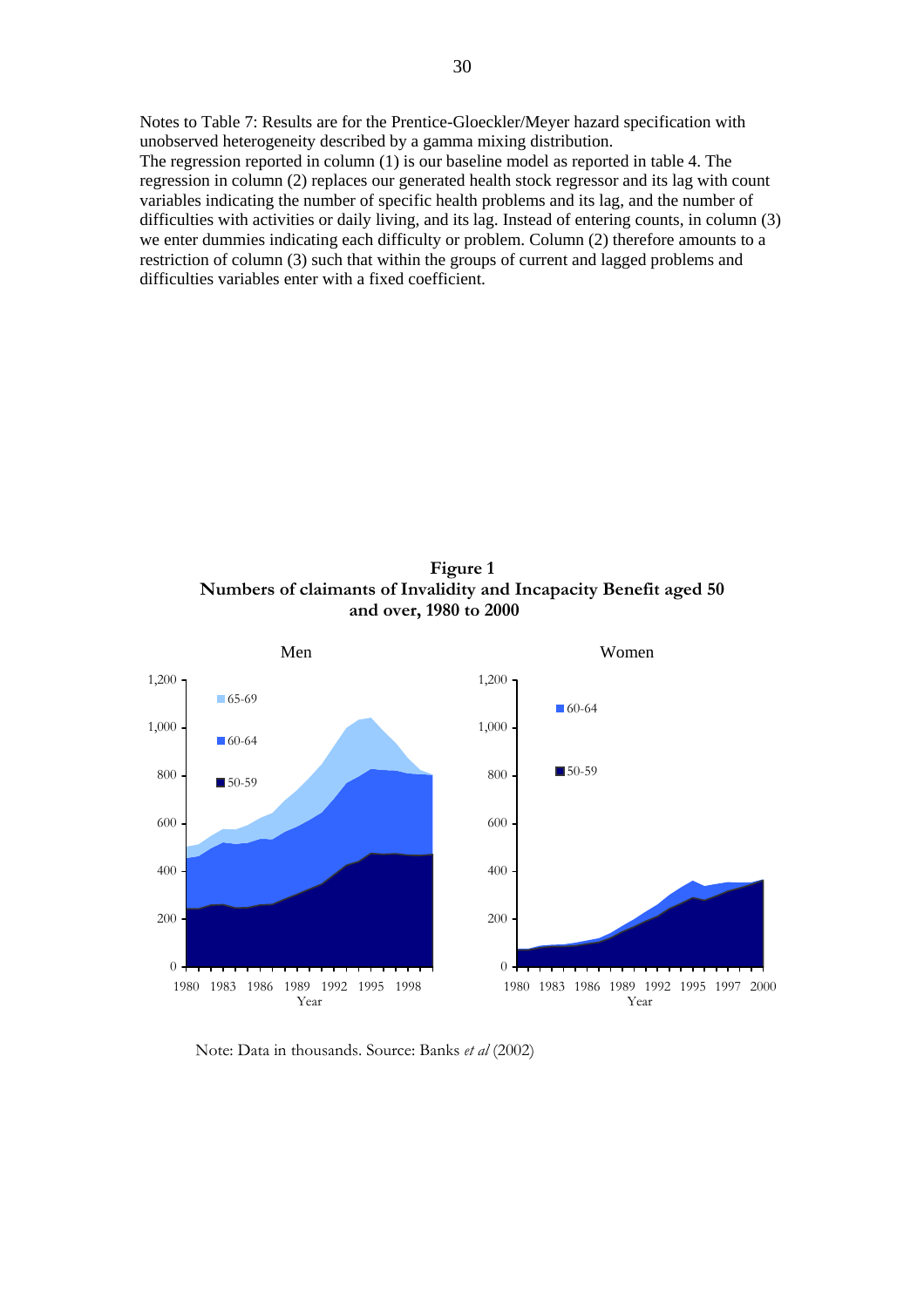|                               | $25^{\text{th}}$ | <b>Median</b> | $75^{\text{th}}$ | <b>Mean</b> | (s, d.) |
|-------------------------------|------------------|---------------|------------------|-------------|---------|
| <b>Variable</b>               | percentile       |               | percentile       |             |         |
| Health stock, those in work   | $-0.055$         | 0.393         | 0.749            | 0.275       | (0.659) |
| Health stock, those not in    |                  |               |                  |             |         |
| work                          | $-1.044$         | $-0.079$      | 0.503            | $-0.383$    | (1.163) |
| Health stock, all in baseline | $-0.381$         | 0.226         | 0.672            | $-0.000$    | (0.961) |
|                               |                  |               |                  |             |         |
| Change in health stock        | $-0.337$         | $-0.003$      | 0.337            | $-0.006$    | (0.637) |
| Difference between max and    | 0.494            | 0.877         | 1.308            | 0.996       | (0.694) |
| min health stock (one obs     |                  |               |                  |             |         |
| per person)                   |                  |               |                  |             |         |

**Appendix 1: Descriptive statistics for constructed health stock variable** 

In total there are 6,944 person/year observations, (4,043 of people who are in work and 2,901 of people who are out of work) for 1,608 separate individuals. We observe 1,259 people more than once and a total of 5,088 first differences.

These data show that it is uncommon for the measured health stock of an individual to change by as much as one unit between one year and the next: 11 per cent (535 of 5,088 observations) of the year-on-year changes that we observe are of one unit of more in either direction (of these, 273 are declines and 262 are increases).

However, the average difference between maximum and minimum observed health stock (for those observed more than once) is almost exactly one. The median value of this difference is slightly lower than one and 41 per cent (515 of 1,259) of individuals in this sample experience a variation of health stock in excess of one unit.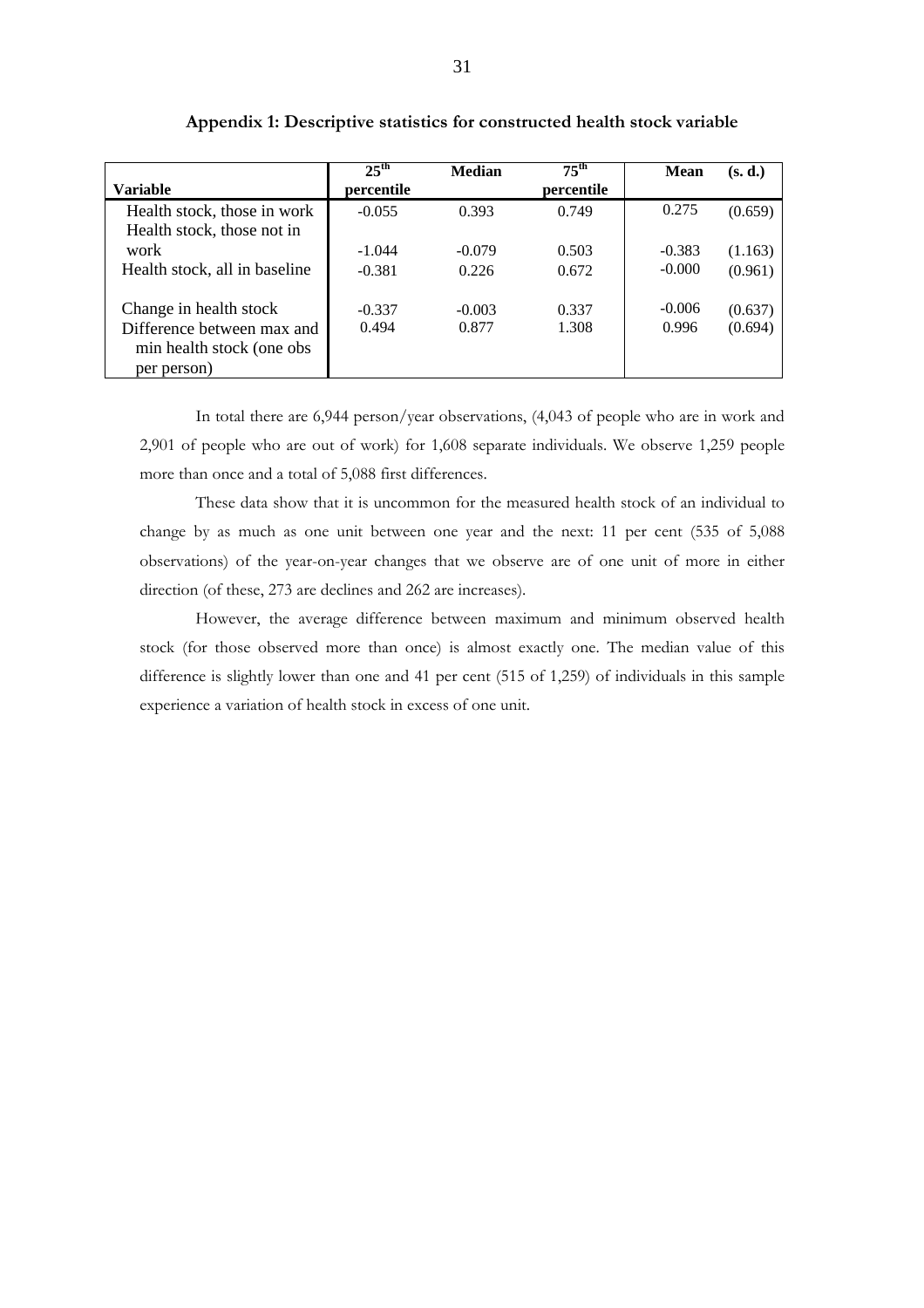## **Appendix 2: Definitions of BHPS health variables**

The following is the text of the BHPS health questions from the 1998 questionnaire. The wording is very similar across all waves of the survey. Copies of the BHPS user documentation are available via the website of the University of Essex based Institute of Social and Economic Research (ISER) at http://iserwww.essex.ac.uk/ulsc/bhps/.

#### **Questions on Health and Caring**

I would now like to ask you about your health and the use you make of health services.

Please think back over the last 12 months about how your health has been. Compared to people of your own age, would you say that your health has on the whole been .....[read out]

Excellent; Good; Fair; Poor; or Very poor; (Don't know)?

Can I check, are you registered as a disabled person, either with Social Services or with a green card?

Yes/No; (Don't know)

Do you have any of the following health problems or disabilities?

- [Exclude temporary conditions; code all that apply or code 'none'; read out:]
- None
- *A.* Problems or disability connected with: arms, legs, hands, feet, back, or neck (including arthritis and rheumatism)
- *B.* Difficulty in seeing (other than needing glasses to read normal size print)
- *C.* Difficulty in hearing
- *D.* Skin conditions/allergies
- *E.* Chest/breathing problems, asthma, bronchitis
- *F.* Heart/blood pressure or blood circulation problems
- *G.* Stomach/liver/kidneys or digestive problems
- *H.* Diabetes
- *I.* Anxiety, depression or bad nerves
- *J.* Alcohol or drug related problems
- *K.* Epilepsy
- L. Migraine or frequent headaches
- M. Other health problems (please give details)

Does your health in any way limit your daily activities compared to most people of your age? Yes/No; (Don't know)

 I am going to read you out some activities. Please tell me which, if any, you would normally find difficult to manage on your own?

[Code all that apply or code 'none'; read out:]

- a) Doing the housework
- b) Climbing stairs
- c) Dressing yourself
- d) Walking for at least 10 minutes
- e) (None of these)

Does your health limit the type of work or the amount of work you can do?

[Include both paid and unpaid work]

Yes/No; (Don't know)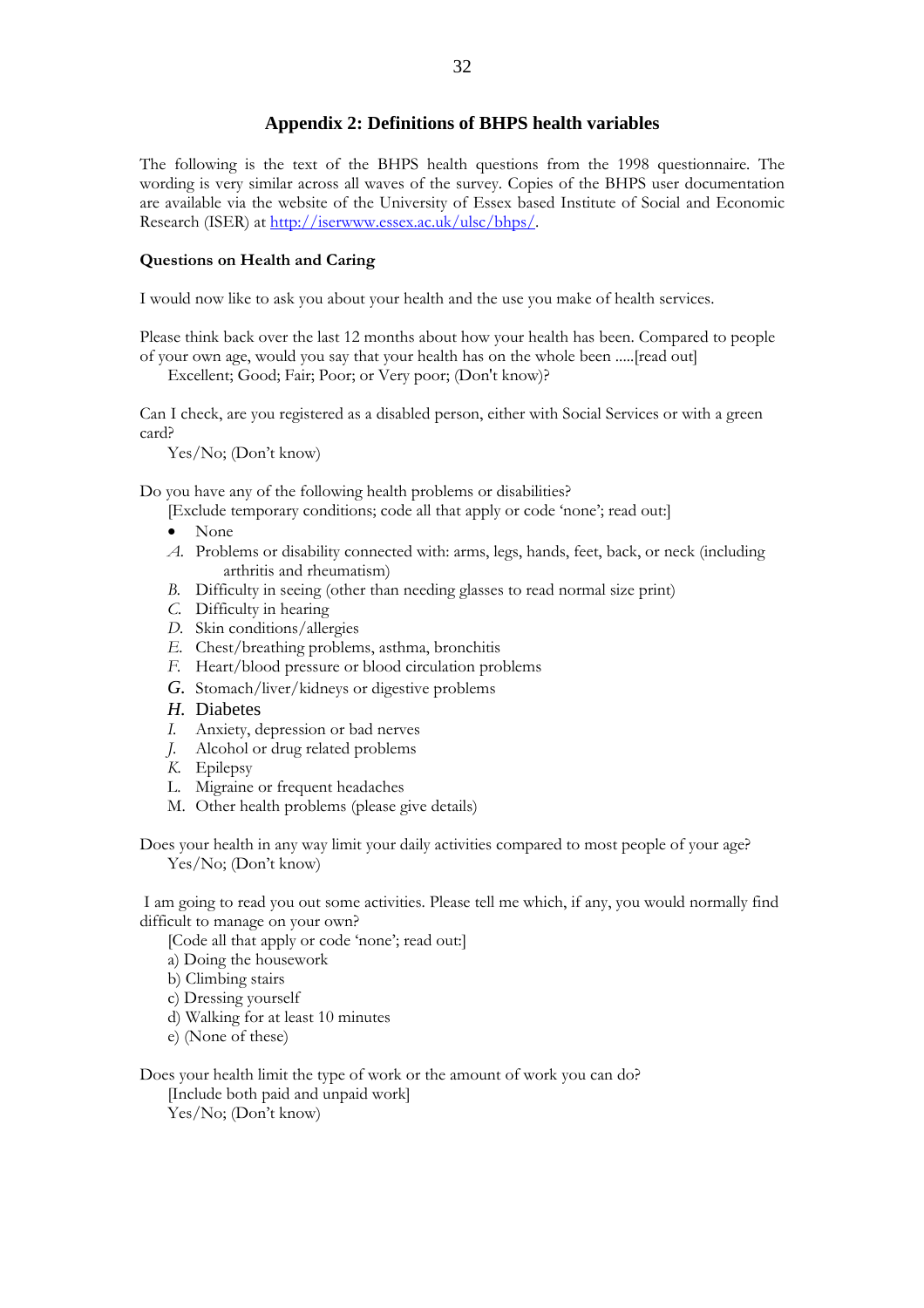#### **Footnotes**

 $\overline{a}$ 

2 Of course, receipt of disability benefit is also conditioned on various 'objective' health assessments and work capability tests. These tests have changed over time in the UK and were toughened significantly in 1995 without any apparent change in claimant numbers below state pension age, although new claims were ended once the individual reached state pension age – see Figure 1.

<sup>3</sup> These 'objective' measures may also be self-reported, or be externally assessed by the interviewer or by some form of medical examination. Again in the UK context, Blundell, Meghir and Smith (2002), in their model of the impact of pension incentives on retirement, use a disability 'severity score' calculated from various 'objective' measures of self-reported disability, and also estimate an auxiliary reduced form probit for receipt of Invalidity Benefit. 4

<sup>4</sup> For example, construction of a disability 'score' such as the well known Disability Living Index may not primarily be motivated by attempts to measure the employment capacity of the individual.

<sup>5</sup> There is some evidence, for example, that self-reported health status is an additional predictor of individual mortality after controlling for observables (Kaplan and Camacho, 1983; Wannamethe and Shaper, 1991).

 $6$  Dwyer and Mitchell (1999) implement a similar instrumental variables approach to look at the effect of health on the retirement expectations (as opposed to actual retirement) of men using a cross section from the US health and retirement study.

<sup>7</sup> The hypothesis of no effect would not seem inconsistent with the aggregate data (figure 1) which indicate that among the provisions of the reform package it was the exclusion of people aged over the state pension age, rather than the tightening of the health test, which had the impact of reducing claimant numbers.

8 Bound (1991) illustrates these likely outcomes concerning *h\** and the use of 'objective factors', formally: see *ibid* pp.110-114.<br><sup>9</sup> The question relating to health status changed in the BHPS in 1999.<br><sup>10</sup> Very few people work beyond state pension age in the UK, especially among men. However, we

also experimented with imposing no upper limit on age so that the oldest members of our sample had reached age 71 by 1998. This made little difference to our results.<br><sup>11</sup> There is a separate question concerning self-reported retirement in the BHPS, but previous analysis

of the Retirement Survey (Disney, Grundy and Johnson, 1997) and the BHPS itself suggests evidence of recall bias, and that observed prolonged inactivity is not always defined as 'retirement' whereas selfreported 'retirement' is sometimes associated with economic activity; moreover self-reported retirement has a larger spike at state pension age than is warranted by the pattern of exits into inactivity by age.

<sup>12</sup> Our thanks to Andrew Henley at University College, Aberystwyth for providing the results of his programme that models housing equity in the BHPS.

The BHPS also contains a series of questions that contribute to a constructed index of "subjective well being". These questions ask things like whether or not people feel that recently their concentration has been good, and whether or not they feel that recently they "have been playing a useful part in things". In total there are twelve such questions, but after some experimentation we decided not to use these variables as asking how people feel about themselves may be more subjective than the sets of questions about health problems and limitations on daily activities.

14 Contoyiannis and Rice (2001) use this exact variable in their analysis of the impact of health on wages. When they use panel IV estimators, the impact of self-reported health status is not significant (*ibid* Tables 3 and 4) suggesting that measurement error (heterogeneity) dominates. Note that we allow for person specific effects at the second stage of our estimation procedure.<br><sup>15</sup> The numbers decline because of the nature of the age selection of our sample, and also due to

sample attrition over the period of the panel, either through death or non-response. Note that biases due to the association of poor health and mortality should lead to an overestimate of the average health of the ageing cohort since subsequent responses are conditioned on survival. The smaller number in the second set of cells arises because some individuals observed in 1998 failed to respond to all the health questions in 1991.

<sup>1</sup> For a survey of US evidence that uses self-reported measures, see Quinn, Burkhauser and Myers (1990). There are relatively few studies of retirement behaviour in the United Kingdom. Zabalza, Pissarides and Barton (1980) use self-reported 'poor health', Meghir and Whitehouse (1997) use changes in self-reported 'health problems' as their proxy for ill health and Miniaci and Stancanelli (1998) use 'ill health as a reason for leaving last job' in modelling the ill health-retirement 'route'. The study by Blundell, Meghir and Smith (2002) is described below.